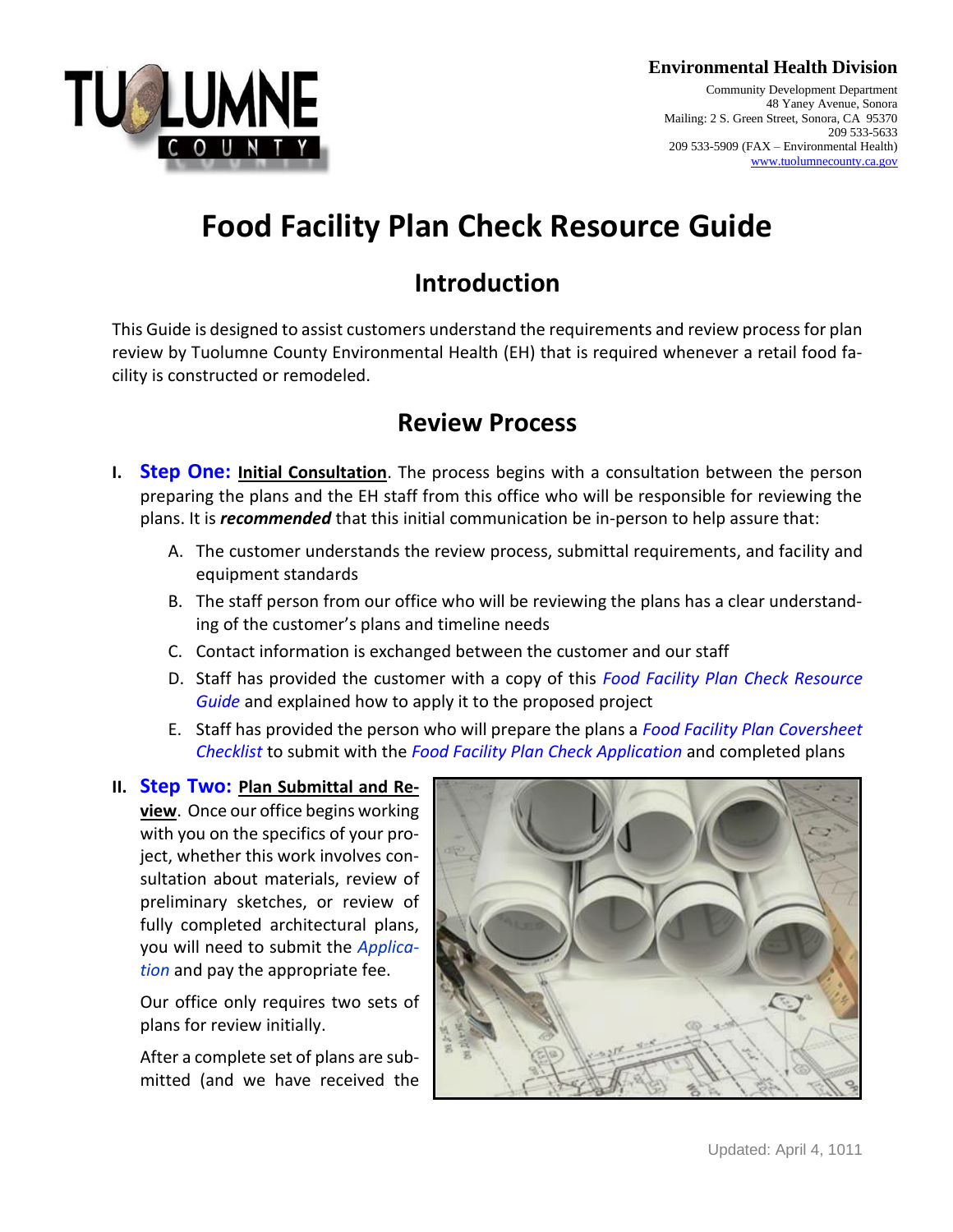



*Application* and plan review fee, EH staff will review the plans using the checklist in this *Guide*.

- A. It is *recommended* to expedite this step, that the person preparing the plans perform the plan review jointly with the EH staff reviewing the plans. Direct consultation may be arranged by appointment and will help assure:
	- 1. EH staff efficiently confirms compliance with the items in the checklist
	- 2. The person preparing the plans understands any elements in the plan that might need to be modified
- B. If the plans are incomplete or modifications are needed:

Any elements of the plans that need to be modified will be summarized in the *Food Facility Plan Review Correction Notification* document provided to the customer with a copy retained by this office.

- **III. Step Three: Plan Approval**. When the plans are complete and no further modifications are needed, EH staff will:
	- A. Stamp both sets of plans "Approved"
	- B. Provide the customer with a set of approved plans and a letter stating:
		- 1. The date the plans were reviewed and approved
		- 2. Identifying the points in facility construction that inspections will be required

Note: Approved plans are typically given to the customer in the field or may be picked up at the Environmental Health office located at 48 Yaney Avenue, Sonora, CA 95370.

## **Submittal Requirements**

The proper layout and construction of a food facility is an important element in a successful and profitable business. It assures that you will meet all structural and operational requirements of the applicable State health laws and, at the same time, meet the objective of serving safe and wholesome food to the public. The intent of this guideline is to assist you in meeting these goals.

Plans need to be easily readable, drawn to scale, (recommend  $\frac{1}{2}$  inch = 1 foot) and include:

- A. Complete floor plan with plumbing, and equipment details.
- B. Complete mechanical exhaust ventilation plans including make-up air. Indicate the type of comfort cooling in the building, e.g. "building is cooled by refrigerated air conditioning," "evaporative cooling," or "no cooling system is installed"
- C. Finish schedule for floors, walls, and ceilings that indicate the type of material, the surface finish, and the type of coved base at the floor-wall juncture
- D. A site plan including interior and exterior waste storage, restrooms, janitorial facilities, and personal storage, if applicable
- E. Manufacturer's specification sheets for all equipment
- F. Copy of the proposed menu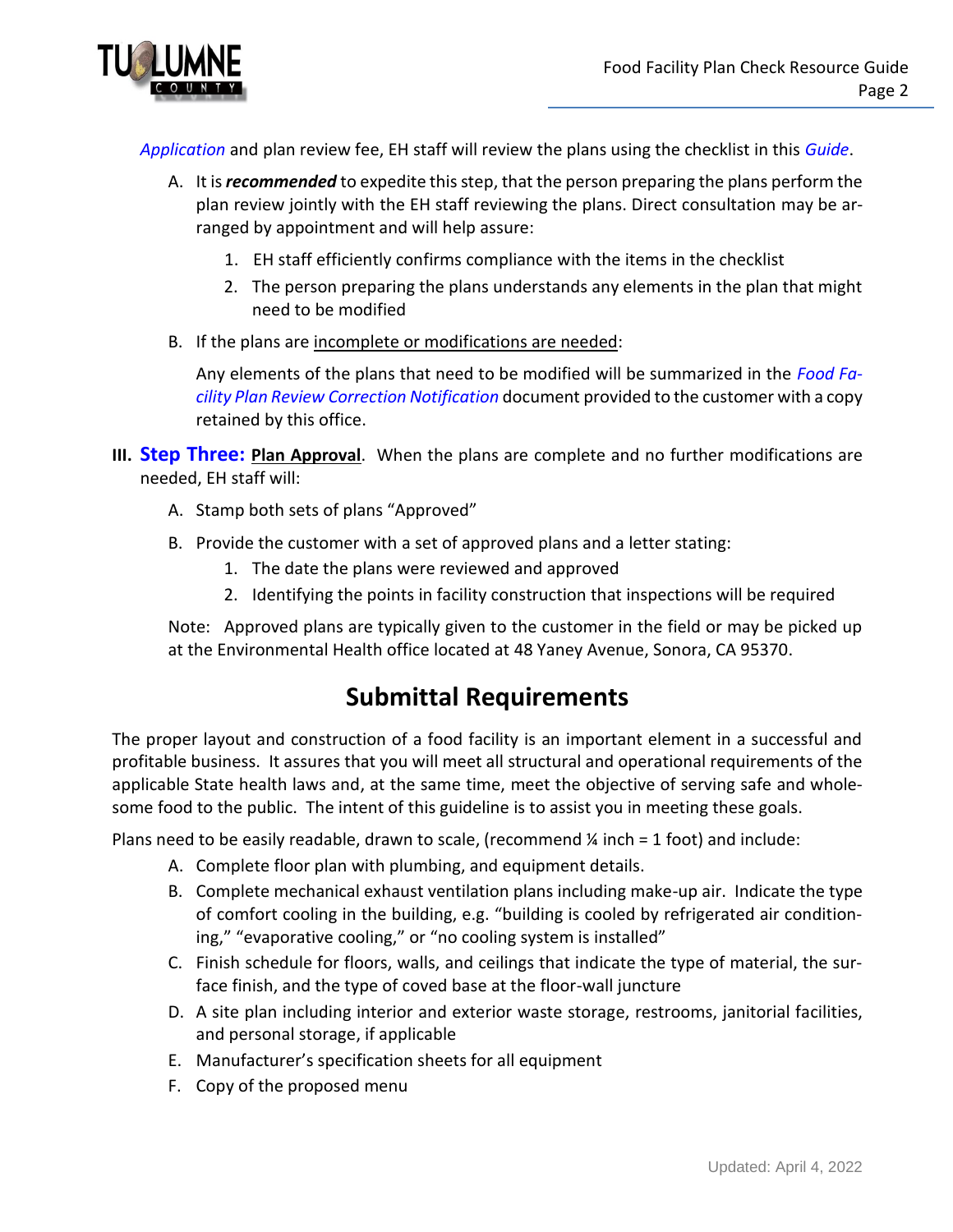



K.  $\square$ Plan check application and plan check fees (fees are listed on the application)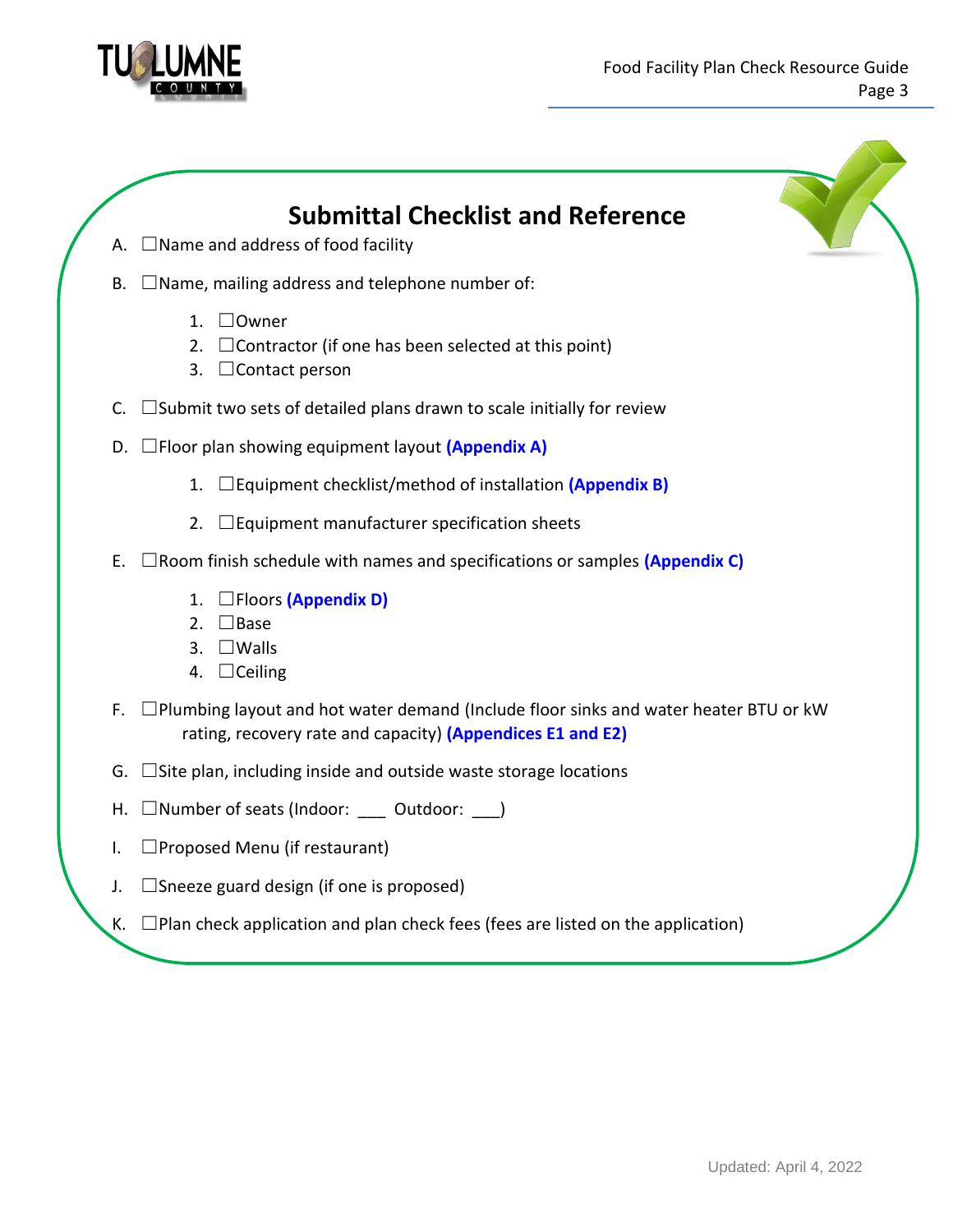

## **Facility Requirements**

Note: Each item in the check list is followed by a reference in brackets. The applicable section reference is provided for each requirement taken directly from the California Retail Food Code. Requirements and interpretations developed by our office in consultation with other enforcement agencies are identified as "Best Industry Standards."

#### **Floors**

 $\Box$  Floors must be smooth, durable, nonabsorbent and easily cleanable. [Sect. 114268 (a)]

*Location on Plans*: Sheet No. Click or tap here to enter text.

☐ Floor surfaces in all food preparation and storage areas, utensil wash and storage areas, janitorial and restroom areas, must be an approved type that continues up the walls (or toekicks) at least 4 inches, forming a 3/8" minimum radius cove as an integral unit. [Sect. 114268 (b)]

*Location on Plans*: Sheet No. Click or tap here to enter text.

 $\Box$  Quarry tile and seamless poured and troweled epoxy are recommended floor materials. Commercial grade sheet vinyl (no felt backing) with heat welded seams are suitable for many applications, based on information in the Product Specification sheet. Where sheet vinyl is used, a cove backing (cove stick) must be used at the wall/floor and to kick/floor junctures. Vinyl composition tile (VCT) and vinyl rubber top set base are not acceptable. Anti-slip floor surfaces are restricted to traffic areas only (all other areas must be smooth). [Best Industry Standards]

**Location on Plans: Sheet No.** Click or tap here to enter text.

 $\Box$  Floor drains are required if floors are water flushed or equipment is cleaned in place with pressure spray. [114269 (a)]

*Location on Plans*: Sheet No. Click or tap here to enter text.

☐ Floor sinks (flush or slightly elevated) are required to receive indirect fluid waste (all condensate and liquid waste) from the following equipment: dishwashers, 3-compartment or other utensil sanitizing sinks, food preparation sinks, pot and pan sinks, ice machines and bins, display cases, refrigerator units, steam tables, drink dispenser units, espresso machines, and similar equipment. [114269 (b)]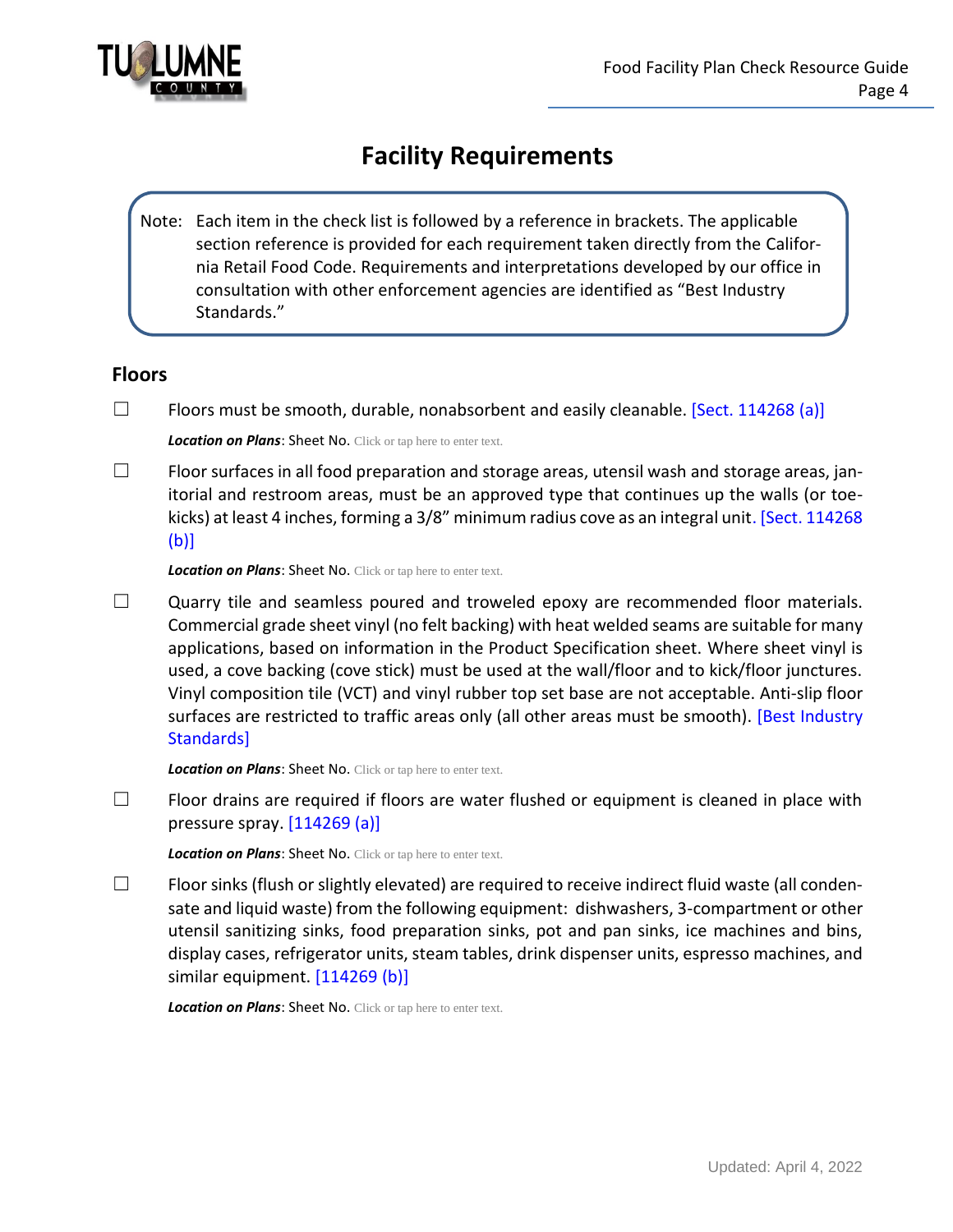

## **Walls/Ceiling/Entry Doors**

 $\Box$  Walls and ceilings must be smooth, durable, non-absorbent, and easily cleanable. [Sect. 114271 (a)]

*Location on Plans*: Sheet No. Click or tap here to enter text.

☐ Brick, concrete block, rough concrete, rough plaster or heavily textured gypsum board are not considered "easily cleanable." [Best Industry Standards]

**Location on Plans: Sheet No.** Click or tap here to enter text.

 $\Box$  All cracks and gaps in walls/ceiling created during the installation of the equipment are to be sealed to a smooth and easily washable finish. [Best Industry Standards]

*Location on Plans*: Sheet No. Click or tap here to enter text.

☐ Walls behind all sinks (other than hand washing sinks) and dishwashers must be constructed of a waterproof material (FRP, Formica, stainless steel, or similar surfaces) 6 feet up from top of the coved base. [Best Industry Standards]

*Location on Plans*: Sheet No. Click or tap here to enter text.

☐ All unfinished wood surfaces must be sealed with a gloss or semi-gloss, epoxy, varnish or other sealer approved by this department. [Best Industry Standards]

**Location on Plans: Sheet No.** Click or tap here to enter text.

☐ All entrance doors (leading to the outside) are to be self-closing and trimmed to prevent entrance of vermin. [Best Industry Standards]

*Location on Plans*: Sheet No. Click or tap here to enter text.

 $\Box$  Ceiling acoustical tile may be approved if it is located at least 6 ft above the floor and must have a vinyl surface if located in the food preparation area, warewashing area or in areas where open food is stored.  $[Set. 114271 (c)]$ 

**Location on Plans: Sheet No.** Click or tap here to enter text.

☐ Facilities must be fully enclosed (but may have unenclosed dining areas and other areas approved by this office for outside food service). [Sect. 114266]

*Location on Plans*: Sheet No. Click or tap here to enter text.

 $\Box$  Conduit: all plumbing, electrical and gas lines must be concealed within the building walls, floors and ceiling when practicable or within approved conduit runs or chases at least 6 inches off the floor. When conduit or pipelines enter a wall, ceiling or floor, the opening around the line(s) must be tightly sealed and made smooth for easy cleaning. [Sect. 114271 (d)]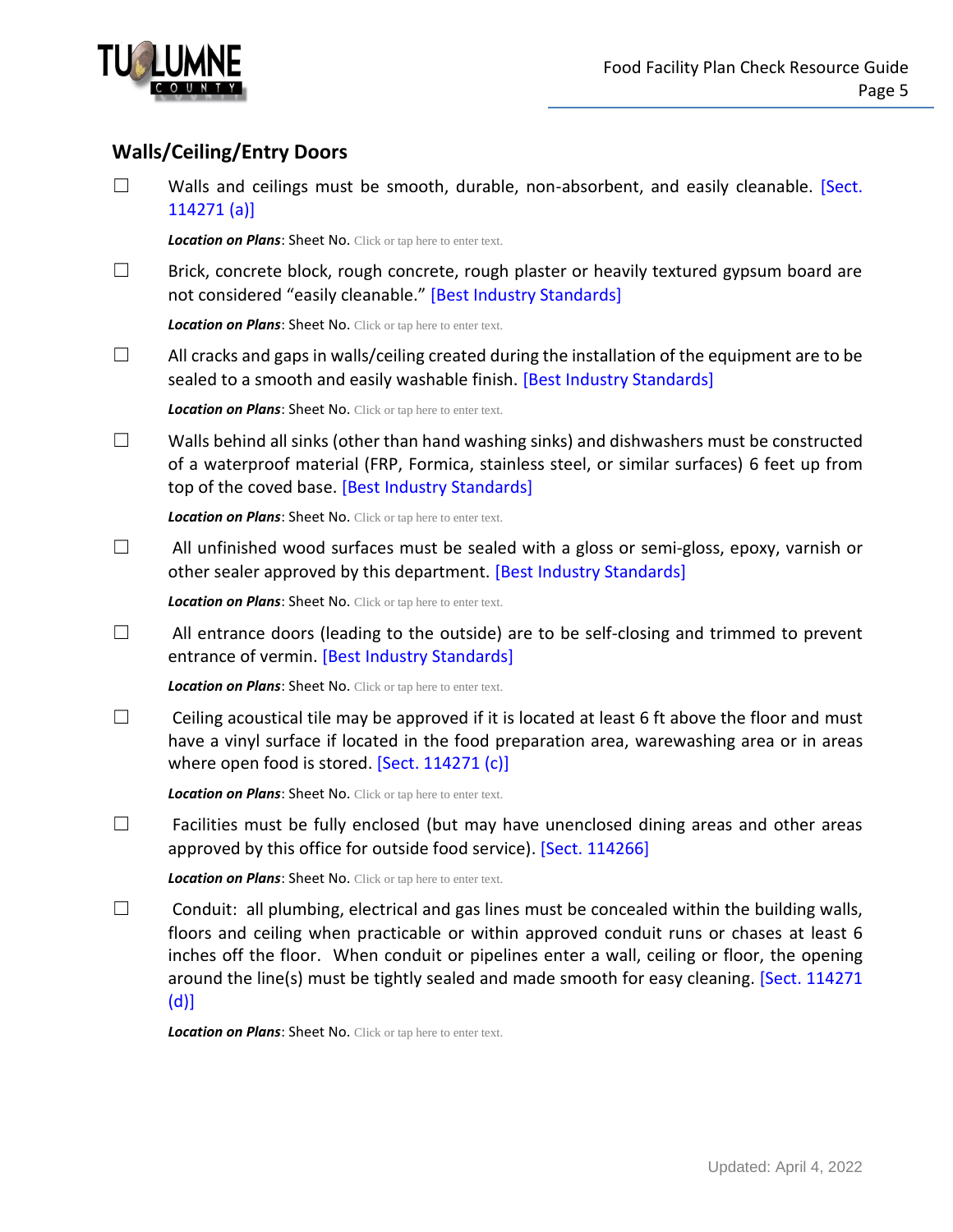

## **Refrigeration**

 $\Box$  Must be specifically constructed for commercial use and conform to ANSI Standards and suitable for intended use. (Domestic model refrigeration units will NOT be accepted). [Sect. 114130 (b)]

*Location on Plans*: Sheet No. Click or tap here to enter text.

 $\Box$  Must be provided with an accurate, readily visible thermometer. [Sect. 114157]

*Location on Plans*: Sheet No. Click or tap here to enter text.

- ☐ Floor drains and floor sinks must be located outside walk-in units. [Best Industry Standards] *Location on Plans*: Sheet No. Click or tap here to enter text.
- ☐ Walk-in shelving must be safe, durable, corrosion-resistant, nonabsorbent, and with a smooth, easily cleanable surface. Wood shelving is not acceptable. [Sect. 114130.4] [Best Industry Standards]

*Location on Plans*: Sheet No. Click or tap here to enter text.

- □ Shelving must store food at least 6" off the floor. [Sect. 114047] [Best Industry Standards] **Location on Plans: Sheet No.** Click or tap here to enter text.
- $\Box$  Shelving must have smooth, metal legs or be cantilevered from the wall for ease of cleaning. [Best Industry Standards]

**Location on Plans: Sheet No.** Click or tap here to enter text.

 $\Box$  Shelving must be equivalent to applicable ANSI standards. [Sect. 114130 (b)]

**Location on Plans: Sheet No.** Click or tap here to enter text.

Note: For walk in floor material, refer to that section of this checklist.

#### **Equipment**

- $\Box$  Equipment must meet or be equivalent to applicable ANSI standards. [Sect. 114130 (a) & (b)] *Location on Plans*: Sheet No. Click or tap here to enter text.
- $\Box$  Ice machines must be located within the building in an easily cleanable, well-ventilated area. [Best Industry Standards]

*Location on Plans*: Sheet No. Click or tap here to enter text.

☐ **Equipment and Sink Back-Siphonage Prevention**: All sinks and equipment with liquid waste discharge, with the exception of hand washing and janitorial sinks, must be connected to an approved indirect sewage connection (i.e. floor sink or funnel drain). [Sect. 114193, 114193.1, and 114269 (b)]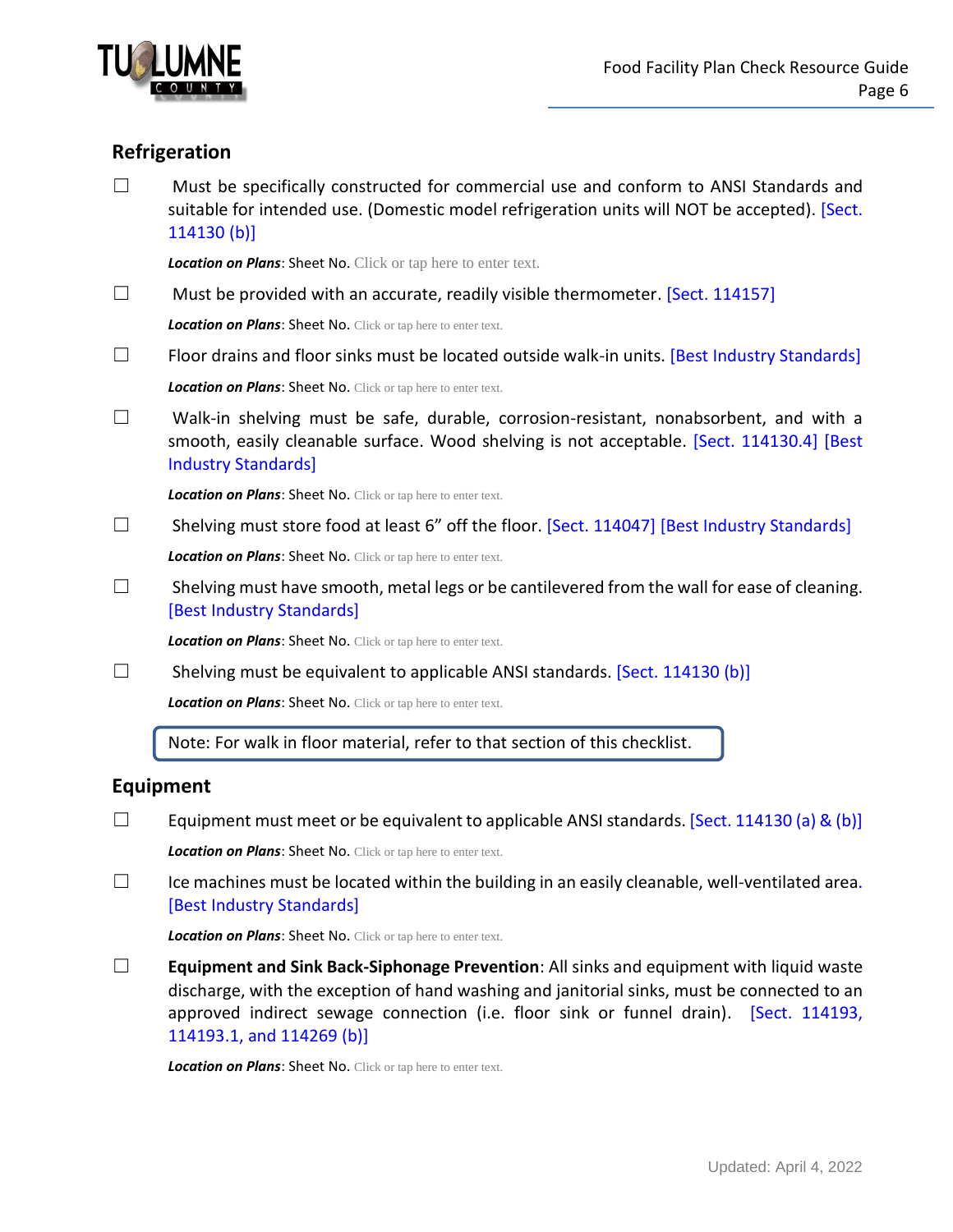



## **Types of Sinks and Dishwasher Requirements**

#### **Dishwashing Units**

 $\Box$  Dishwashing machines are recommended where a large volume of eating and drinking utensils are washed. [Best Industry Standards]

**Location on Plans: Sheet No.** Click or tap here to enter text.

 $\Box$  Dishwashing machines need to have two integral metal drain boards, one at the point of entry and the other at the point of exit. Under-counter machines need to have two drain boards, but may use the drain boards of the three-compartment manual warewashing sink if it is located adjacent to an adequately sized under counter dishwasher.  $[Sec. 114103 (a)]$ and (b)]

*Location on Plans*: Sheet No. Click or tap here to enter text.

#### **Three-Compartment Sink**

 $\Box$  A three-compartment warewashing sink with two integral metal drain boards is required for all equipment with food contact surfaces and multi-service consumer utensils. [Sect. 114095 and Sect. 114097]

*Location on Plans*: Sheet No. Click or tap here to enter text.

 $\Box$  The compartments of the warewashing sink and dual integral drain boards must be large enough to accommodate the largest utensils to be washed. [Sect. 114099]

**Location on Plans: Sheet No.** Click or tap here to enter text.

#### **Food Preparation Sink**

 $\Box$  Food facilities that prepare food need a food preparation sink with a minimum size of 18"x18"x12" depth or 16"x20"x 12" depth with an integral drain board or an adequately sized adjacent table that is located within the food preparation area and used exclusively for food preparation.  $[114163 (a) (1)$  and  $(2)]$ 

*Location on Plans*: Sheet No. Click or tap here to enter text.

#### **Hand Washing Sinks**

 $\Box$  Hand washing sinks (dedicated specifically to hand washing) must be located in or adjacent to toilet rooms, food preparation areas, and warewashing areas. [113953 (a) and (b) (1)]

*Location on Plans*: Sheet No. Click or tap here to enter text.

☐ Hand washing sinks for food preparation and warewashing areas are considered "conveniently located" if readily accessible within 25 feet of those areas. $<sup>1</sup>$ </sup>

Hand washing sinks are required in Sect. 113953(b)(1) to be "conveniently located." This office defines this as a readily accessible sink that is no more than 25 feet from the food preparation or warewashing area.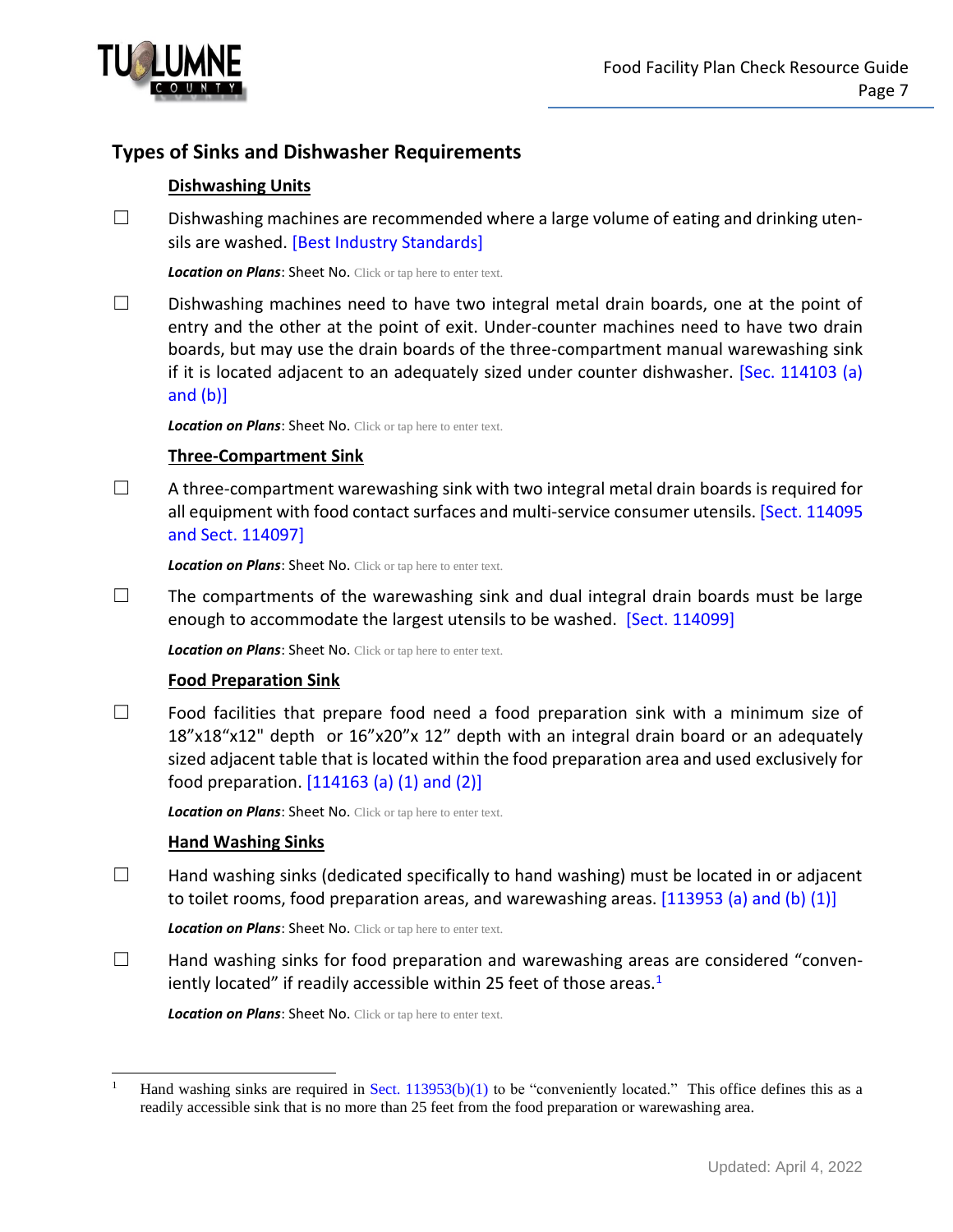

 $\Box$  Hot water must be provided through a mixing faucet. Faucet must provide hot water at least 100°F. [Sec. 113953 (c)]

*Location on Plans*: Sheet No. Click or tap here to enter text.

#### **Janitorial Sink**

 $\Box$  A conveniently located janitorial sink or curbed cleaning facility served with hot and cold water must be provided. [Sect. 114279 (a)]

*Location on Plans*: Sheet No. Click or tap here to enter text.

 $\Box$  A "curbed cleaning facility" is slab floor basin within a containment curb sloped into a drain. It must be constructed of concrete or equivalent material. [Best Industry Standards]

**Location on Plans: Sheet No.** Click or tap here to enter text.

- $\Box$  A backflow prevention device is required on mop area faucets. [Best Industry Standards] **Location on Plans: Sheet No.** Click or tap here to enter text.
- $\Box$  Locate the janitorial sink to provide for easy disposal of mop water. [Sect. 114279 (a)] *Location on Plans*: Sheet No. Click or tap here to enter text.
- $\Box$  Install hooks or other suitable retaining device to hold mops, rubber mats, etc., over the janitorial sink. [Sect.  $114282$ ]<sup>2</sup>

**Location on Plans: Sheet No.** Click or tap here to enter text.

 $\square$  Garbage disposal cannot be installed under a required sink unless an additional scrap sink compartment is provided for the disposal. They are not recommended for discharge to an onsite wastewater (septic) system. [Best Industry Standards]

**Location on Plans: Sheet No.** Click or tap here to enter text.

 $\Box$  Cold running water dipper well must be provided if scoops or other reusable serving utensils are stored in water. [Best Industry Standards]

*Location on Plans*: Sheet No. Click or tap here to enter text.

#### **Restrooms**

 $\Box$  Restrooms are equipped with well fitted self-closing doors, hand sinks with a hot and cold mixing faucet. And provided with soap and paper tower dispensers. [Sect. 114276 (c) (1, (d) and Sect. 113953.2]

*Location on Plans*: Sheet No. Click or tap here to enter text.

 $\Box$  Restrooms are required for use by employees. [Sect. 114276 (a)]

<sup>2</sup> Code actually specifies that mops be placed in a position that allows them to air-dry without soiling walls, equipment or supplies.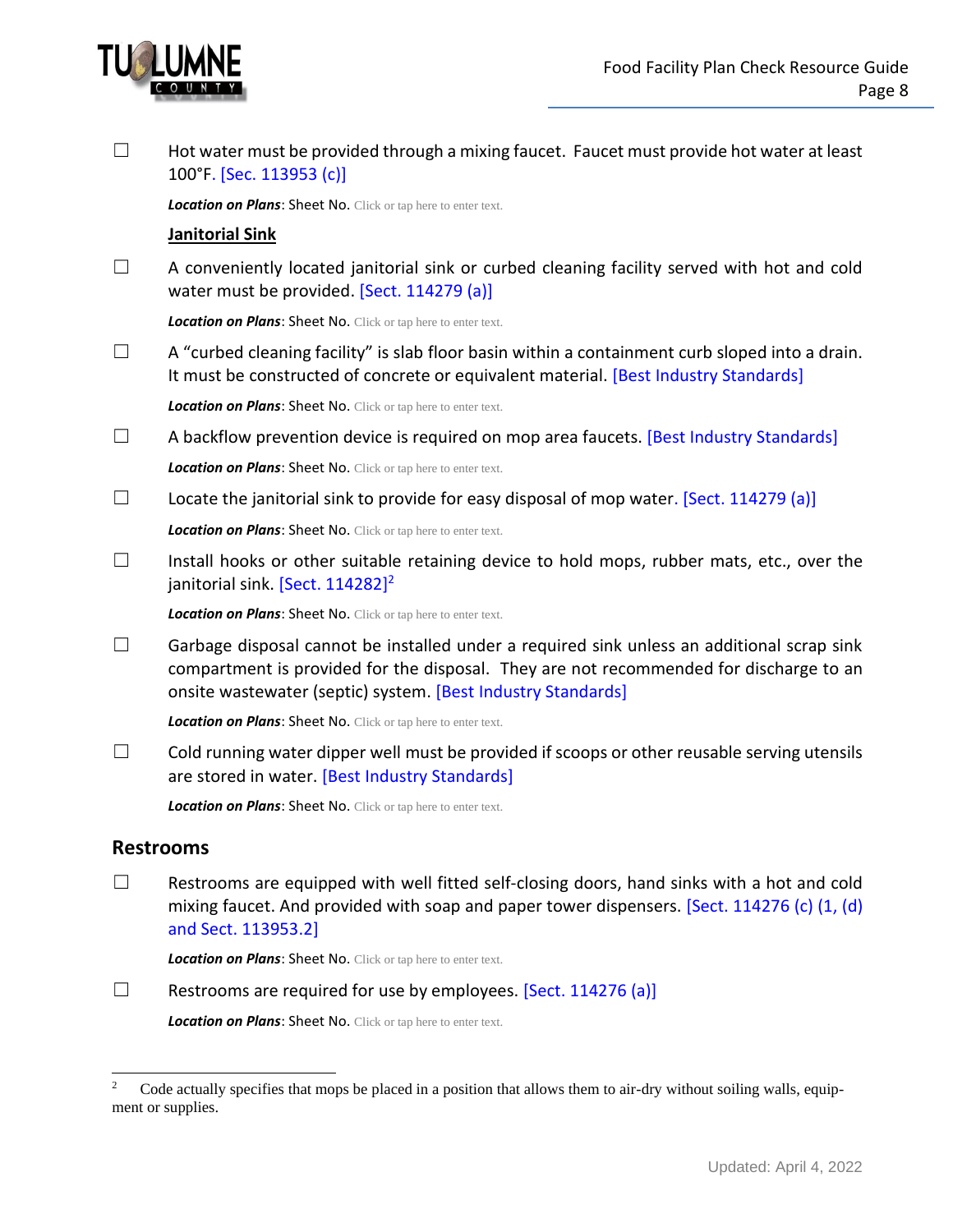

 $\Box$  Restrooms are required for use by customers when either: (a) there is onsite consumption of food, or (b) the facility has more than 20,000 square feet of floor space. A food facility with more than 20,000 square feet of floor space must provide at least one separate toilet facility for men and one separate toilet facility for women. [Sect. 114276 (b) (1) and (3)]

*Location on Plans*: Sheet No. Click or tap here to enter text.

 $\Box$  Toilet facilities which are provided for use by patrons, must be so situated that patrons do not pass through food preparation, food storage or utensil washing areas. [Sect. 114276 (b) (2)]

*Location on Plans*: Sheet No. Click or tap here to enter text.

Exception: Any building (less than 20,000 sq. ft.) that was constructed before January 1, 2004 where food is consumed onsite by the public does not need to provide restrooms for customers if they "prominently" post a sign in the public area of the facility stating restrooms are not available. [Sect. 114276 (f) (1)]

Note: For the material requirements for restroom floor, wall, and ceiling, and for the ventilation requirement for restrooms, refer to those sections of this checklist.

#### **Window Screens**

 $\Box$  All windows that open, including restroom windows, must be screened with not less than 16 mesh screening.<sup>3</sup>

**Location on Plans: Sheet No.** Click or tap here to enter text.

#### **Outdoor Pass-Through Windows**

 $\Box$  The size of the window opening should not exceed 216 square inches, unless an air curtain device is used and then the window opening should not exceed 432 square inches. [Sect. 114259.2]

*Location on Plans*: Sheet No. Click or tap here to enter text.

☐ Service openings not closer together than 18 inches. [Sect. 114259.2]

*Location on Plans*: Sheet No. Click or tap here to enter text.

☐ Screening, if used, must be at least 16 mesh per square inch. [Sect. 114259.2]

<sup>&</sup>lt;sup>3</sup> This requirement is not directly stated in the code but implied by Sect. 114259.2. If pass through windows must be

screened, presumably all other windows much be screened also.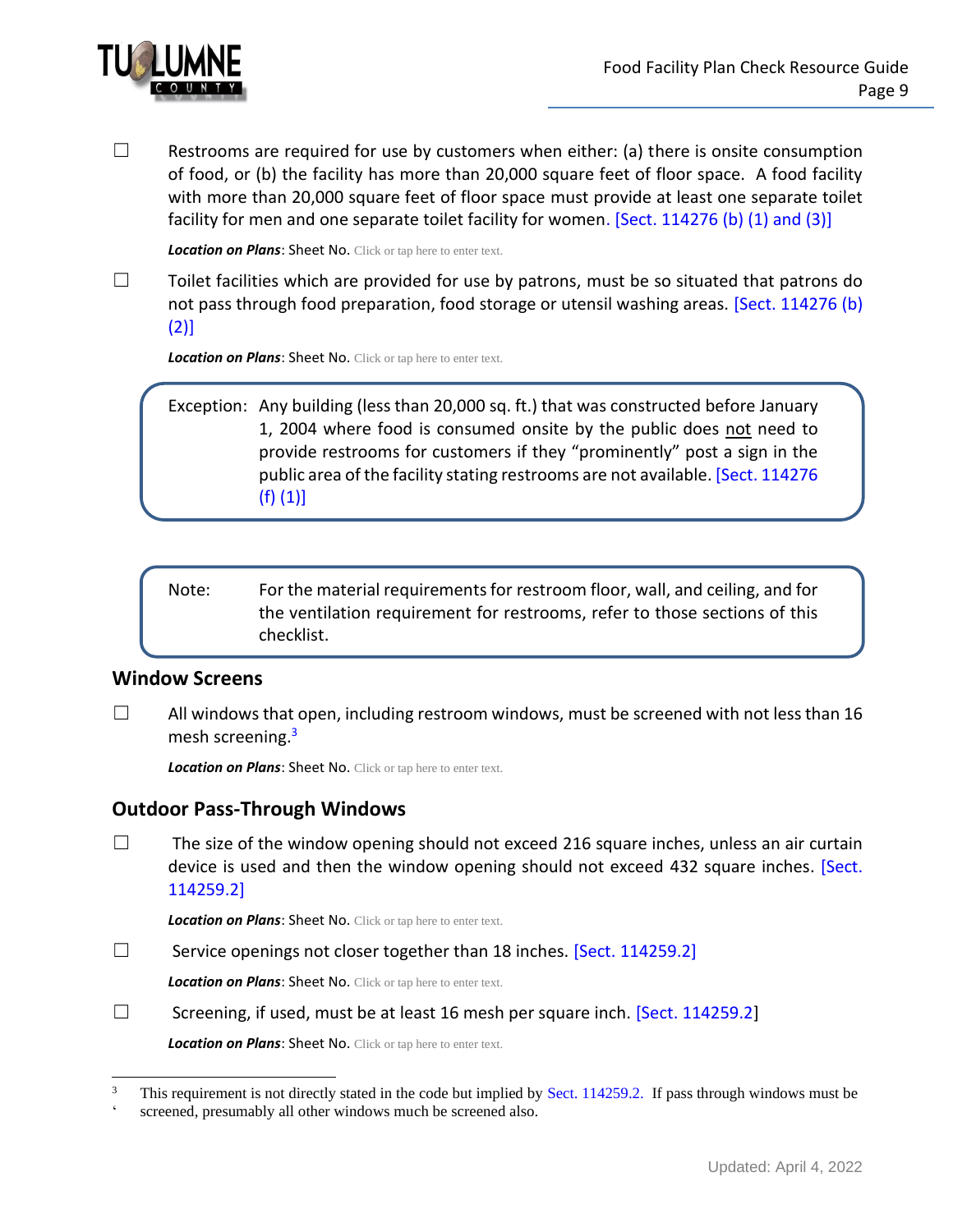

## **Open Food Protection**

 $\Box$  Food on display must be protected from contamination by the use of: (a) counter location, (b) service line setup and oversight, i.e. food dished up and served cafeteria-style, (c) sneeze guards to intercept a direct line between the customer's mouth and the food being displayed, (d) containers with tight fitting lids, display cases, mechanical dispensers, or approved self-service containers. [Sect. 114060 (a)]

**Location on Plans: Sheet No.** Click or tap here to enter text.

Note: Display of the following items does not require protection as described above: (a) nuts in the shell, (b) whole raw fruit and vegetables when intended for washing or peeling by the customer prior to eating.

#### **Storage**

 $\Box$  Food storage areas must be 6 inches off the floor, clean and dry and not expose the food to splash, dust, vermin, or other sources of contamination. [Sect. 114047]

*Location on Plans*: Sheet No. Click or tap here to enter text.

Note: Foods that do not need to be stored 6 inches off the floor are beverage containers under pressure, cased foods in water proof containers (such as bottles or cans), milk containers in plastic crates, prepackaged foods, and foods stored temporarily on dollies, pallets, racks and skids. [Sect. 114047 (c) and (d)]

 $\Box$  Other than cleaners and sanitizers that may be stored in the warewashing area, all chemicals, insecticides, poisons and cleaning agents need to be stored in an area entirely separate from food, food handling equipment and utensils, and food packaging materials to prevent accidental contamination of the food. [Sect. 114254.2]

*Location on Plans*: Sheet No. Click or tap here to enter text.

### **Clothing Change/Storage Area**

☐ Provide a storage area for employee clothing and personal effects which is entirely separated from food and utensil storage areas. [Sect. 114256 (b)]

*Location on Plans*: Sheet No. Click or tap here to enter text.

#### **Lighting**

- ☐ **The following minimum light intensities must be met:**
	- 1) 10-footcandles: (a) Inside walk-in refrigeration units and reach-in refrigerators; (b) Dry storage areas. [Sect. 114252 (a)]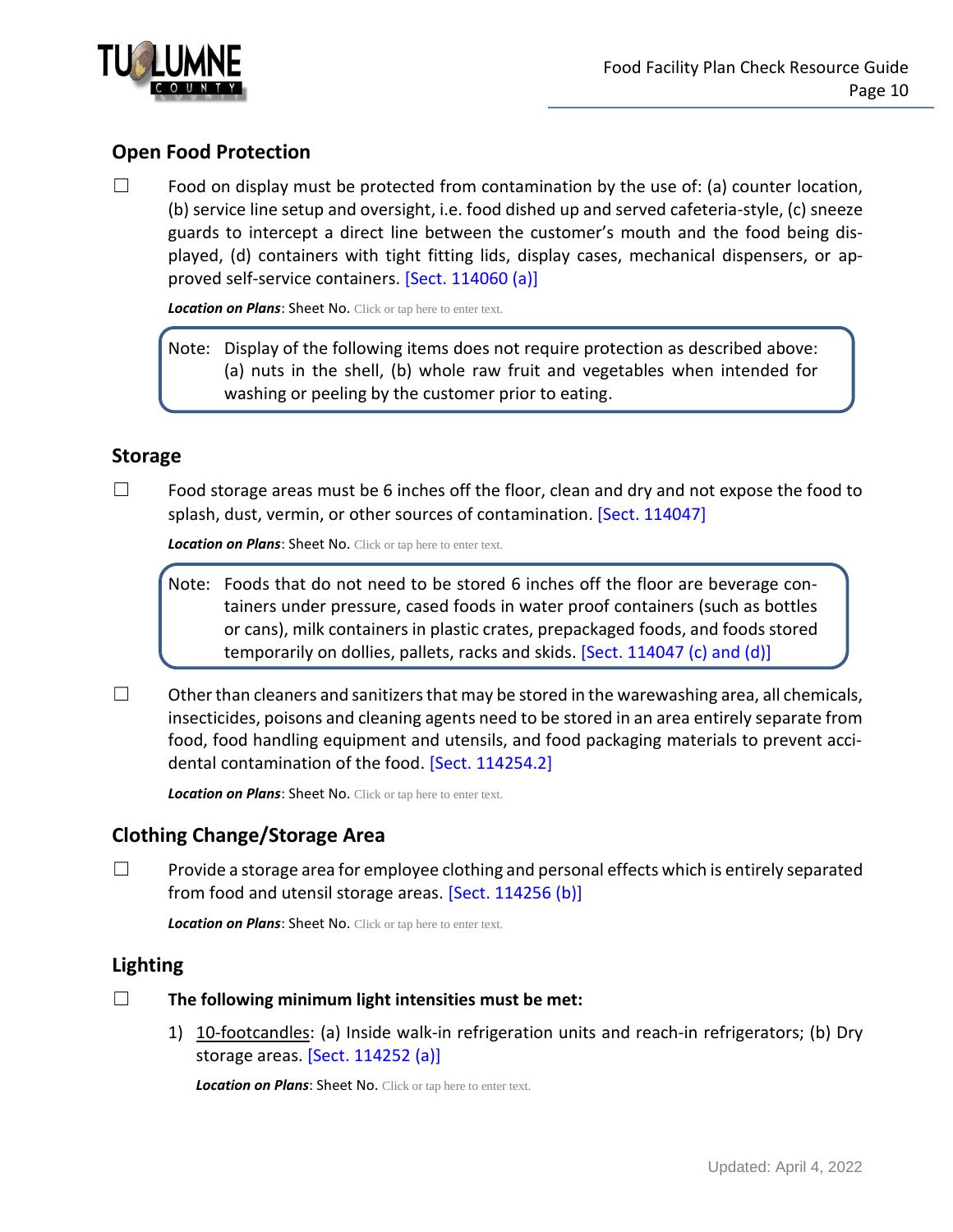

2) 20-footcandles: (a) Consumer self-service area, (b) Wherever fresh produce or pre-packaged foods are sold or offered for consumption; (c) Hand washing, warewashing, equipment and utensil storage, and toilet rooms. [Sect. 114252 (b)]

**Location on Plans: Sheet No.** Click or tap here to enter text.

3) 50-footcandles: (a) Wherever an employee works with food or utensils or equipment such as knives, slicers, grinders or saws where employee safety is a factor; (b) In all areas and rooms during periods of cleaning. [Sect. 114252 (c)]

*Location on Plans*: Sheet No. Click or tap here to enter text.

 $\Box$  Shatterproof covers must be installed over all lights in food preparation, rooms storing unpackaged food, utensil storage areas, and dishwashing areas. [Sect. 114252.1 (a)]

**Location on Plans: Sheet No.** Click or tap here to enter text.

#### **Garbage and Trash Storage Area**

☐ Area designated for refuse and recyclable collection and storage must be separate from food, equipment, utensils, linens, and single service articles. [Sect. 114245 (a)]

**Location on Plans: Sheet No.** Click or tap here to enter text.

 $\Box$  Refuse storage area within facility must have smooth and easily cleanable floors, walls, and ceilings. [Sect. 114245.3]

*Location on Plans*: Sheet No. Click or tap here to enter text.

 $\square$  Outside storage area for refuse and recyclables must be constructed of nonabsorbent material such as concrete or asphalt and be easily cleanable, durable, and sloped to a drain. [Sect. 114245.4]

*Location on Plans*: Sheet No. Click or tap here to enter text.

#### **Ventilation**

☐ Sufficient ventilation is required in all areas to facilitate proper food storage and provide reasonable comfort for each employee. [Sect. 114149]

*Location on Plans*: Sheet No. Click or tap here to enter text.

 $\Box$  For restrooms, provide ventilation to outside air with openable, screened window, air shaft, or light-switch-activated exhaust fan consistent with the requirements of local building codes. [Sect. 114149 (b)]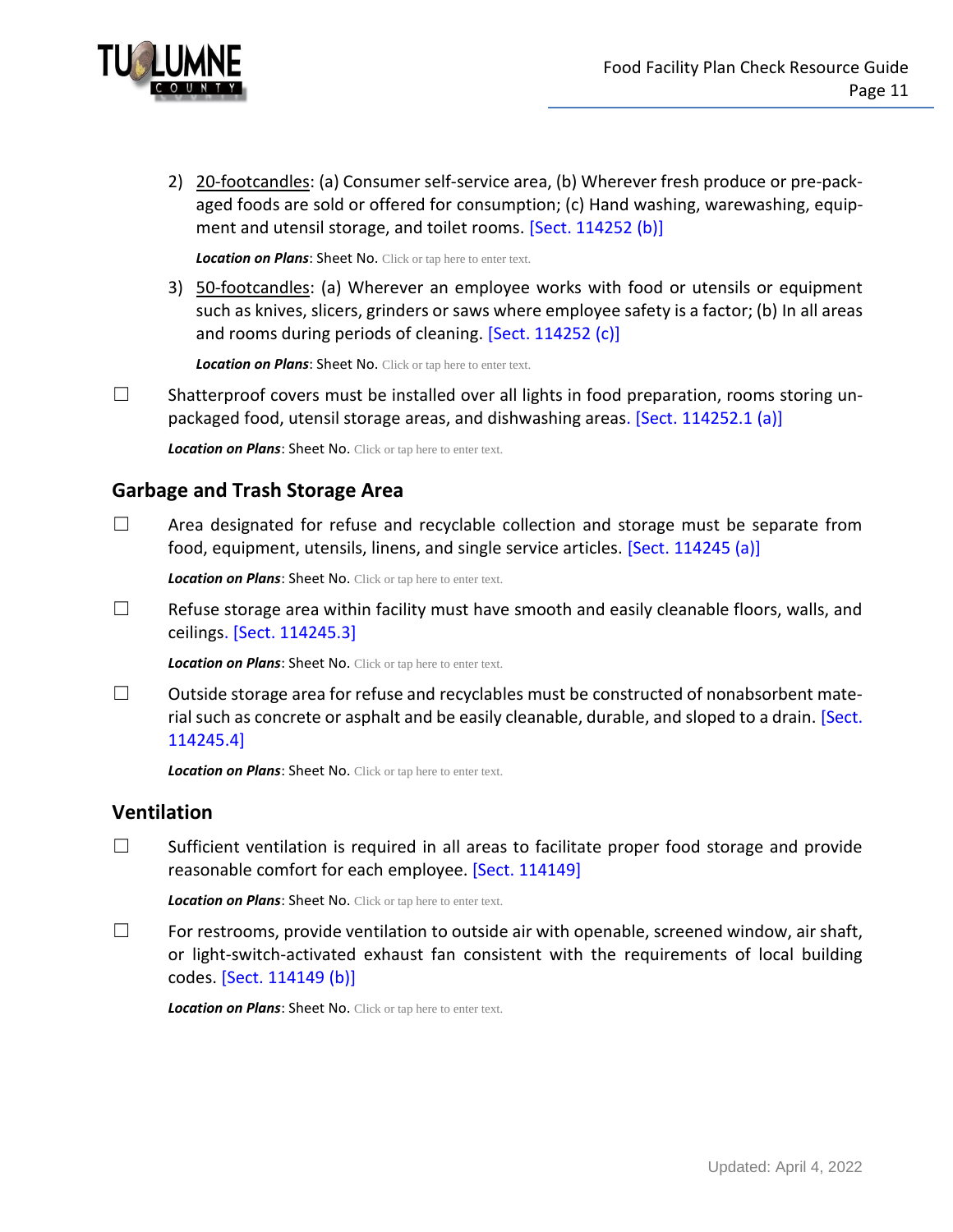

### **Hot Water Supply**

 $\Box$  An adequate protected pressurized potable supply of hot water must be provided. Hot water must be supplied at a minimum temperature of 120° F (or as noted on the dishwasher data plate) from all faucets except hand wash sinks which must be supplied warm water between 100<sup>0</sup> F and 108<sup>0</sup> F if the temperature is not readily adjustable at the faucet. [Sect. 114192 (a) and Sect. 113953]

**Location on Plans: Sheet No.** Click or tap here to enter text.

Note: With your plan submittal, be sure to include water heater make, model, size, BTU or KW, and the first hour recovery rate.

### **Kitchen Exhaust System (Hoods and Ducts)**

 $\Box$  Mechanical exhaust ventilation must be provided at or above all cooking equipment such as ranges, griddles, ovens, deep fat fryers, barbecues and rotisseries and may be required at or above mechanical dishwashing equipment to effectively remove cooking odors, smoke, steam, grease and vapors. An integrated make-up air system is required. [Sect. 114149.1 (a)]

*Location on Plans*: Sheet No. Click or tap here to enter text.

 $\Box$  Make-up air must be supplied in a volume equal to the volume of air that is being exhausted. [Sect. 114149.1 (d)]

*Location on Plans*: Sheet No. Click or tap here to enter text.

☐ The exhaust and make-up air system must be connected by an electrical interlocking switch. [Best Industry Standards]

*Location on Plans*: Sheet No. Click or tap here to enter text.

 $\Box$  Windows and doors should not be used for the purpose of providing make-up air. [Best Industry Standards]

*Location on Plans*: Sheet No. Click or tap here to enter text.

☐ Compensating hoods must extract at least 20% of their required exhaust air flow from the kitchen area. (HVAC is not a make-up air system because it recycles 85% of the internal air and only takes 15 % of the outside air.) [Best Industry Standards]

*Location on Plans*: Sheet No. Click or tap here to enter text.

### **Grease Trap/ Interceptor**

 $\Box$  If provided, the grease trap/interceptor must be located outside food and utensil handling areas and where it can be easily accessible for servicing. [Sect. 114201 (b)]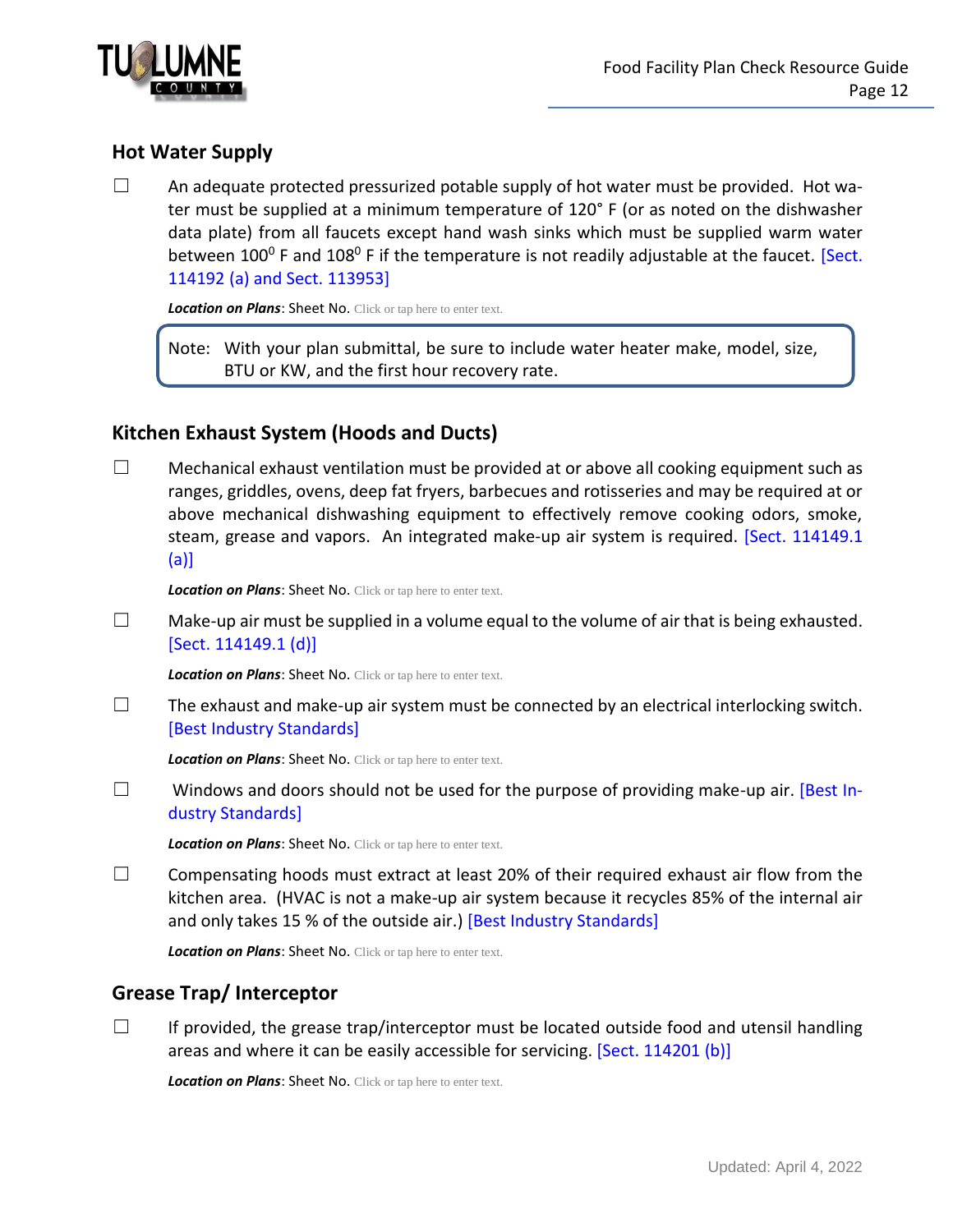

 $\Box$  Food facilities located in an area served by a public sewer system must contact the appropriate City or County Public Works Department for grease trap/interceptor requirements. [Best Industry Standards]

**Location on Plans: Sheet No.** Click or tap here to enter text.

 $\Box$  A facility located in an area not served by a public sewage system must contact the Land Use Division of this office regarding grease trap/interceptor and onsite wastewater system approval requirements. [Sect. 114197]

**Location on Plans: Sheet No.** Click or tap here to enter text.

## **Additional Contact Information**

Requests for variances or exemptions from the requirements summarized in this checklist should be directed to:

> **Tuolumne County Environmental Health Director (209) 533-5665**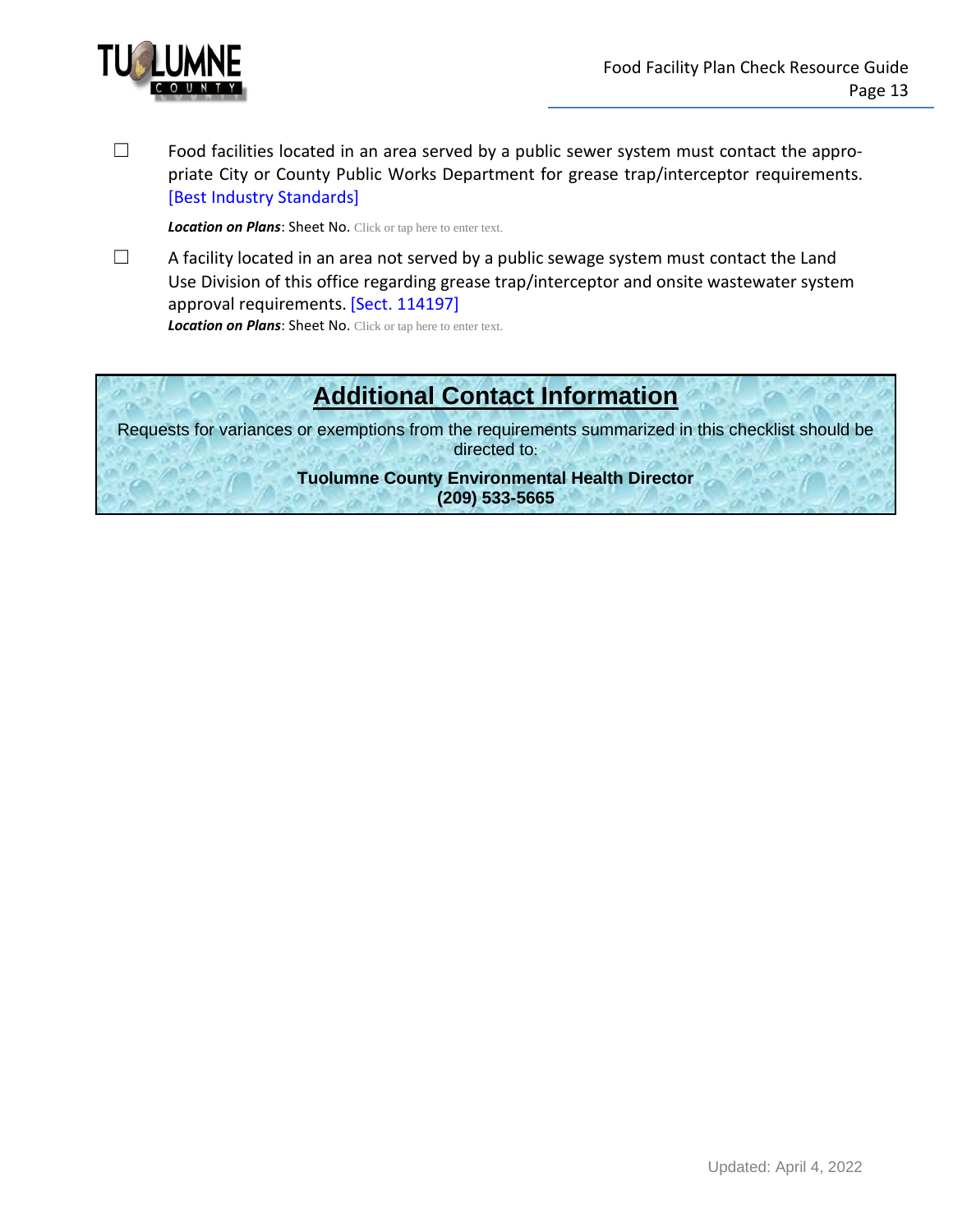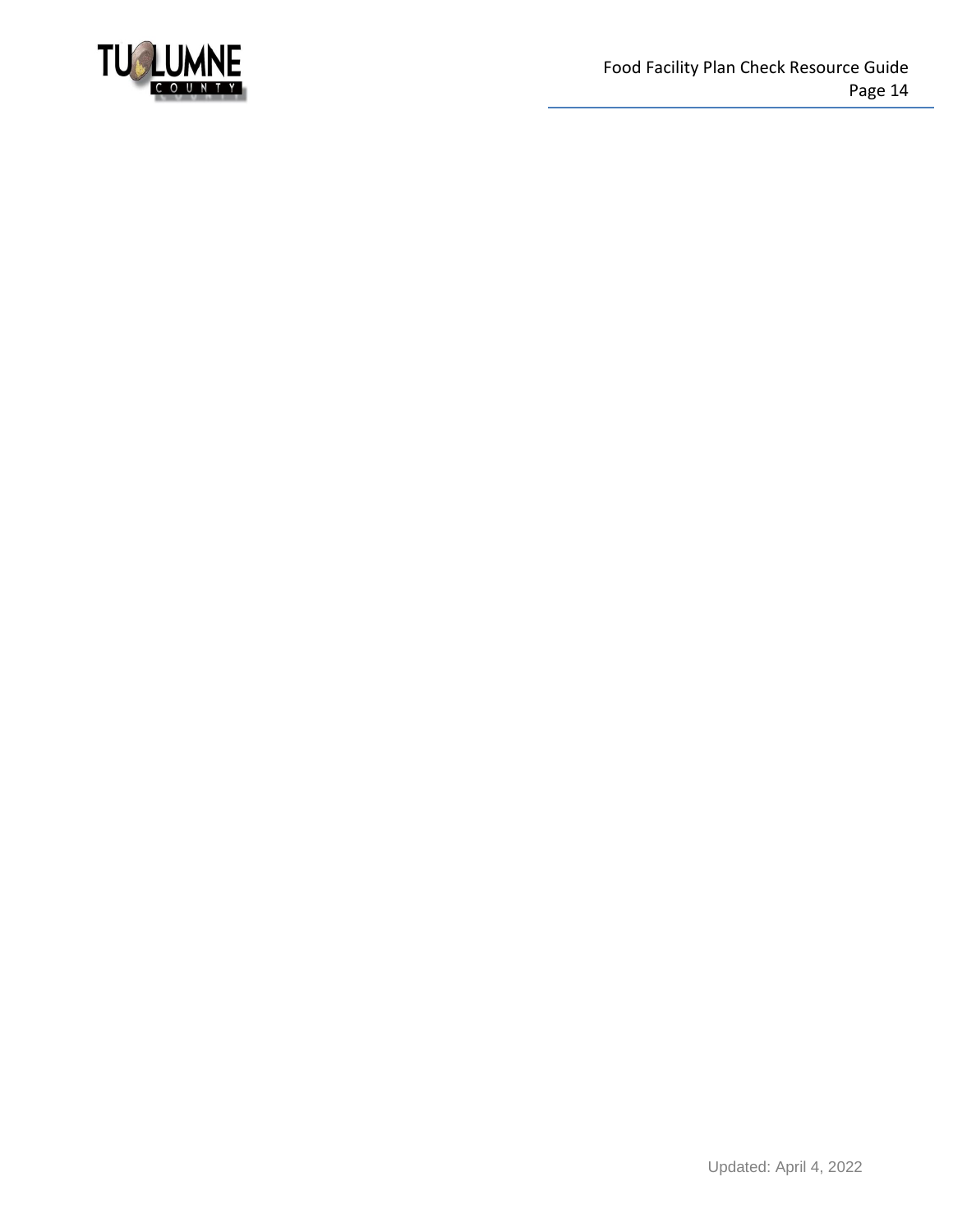

## **APPENDIX A**

**Sample Floor Plan**

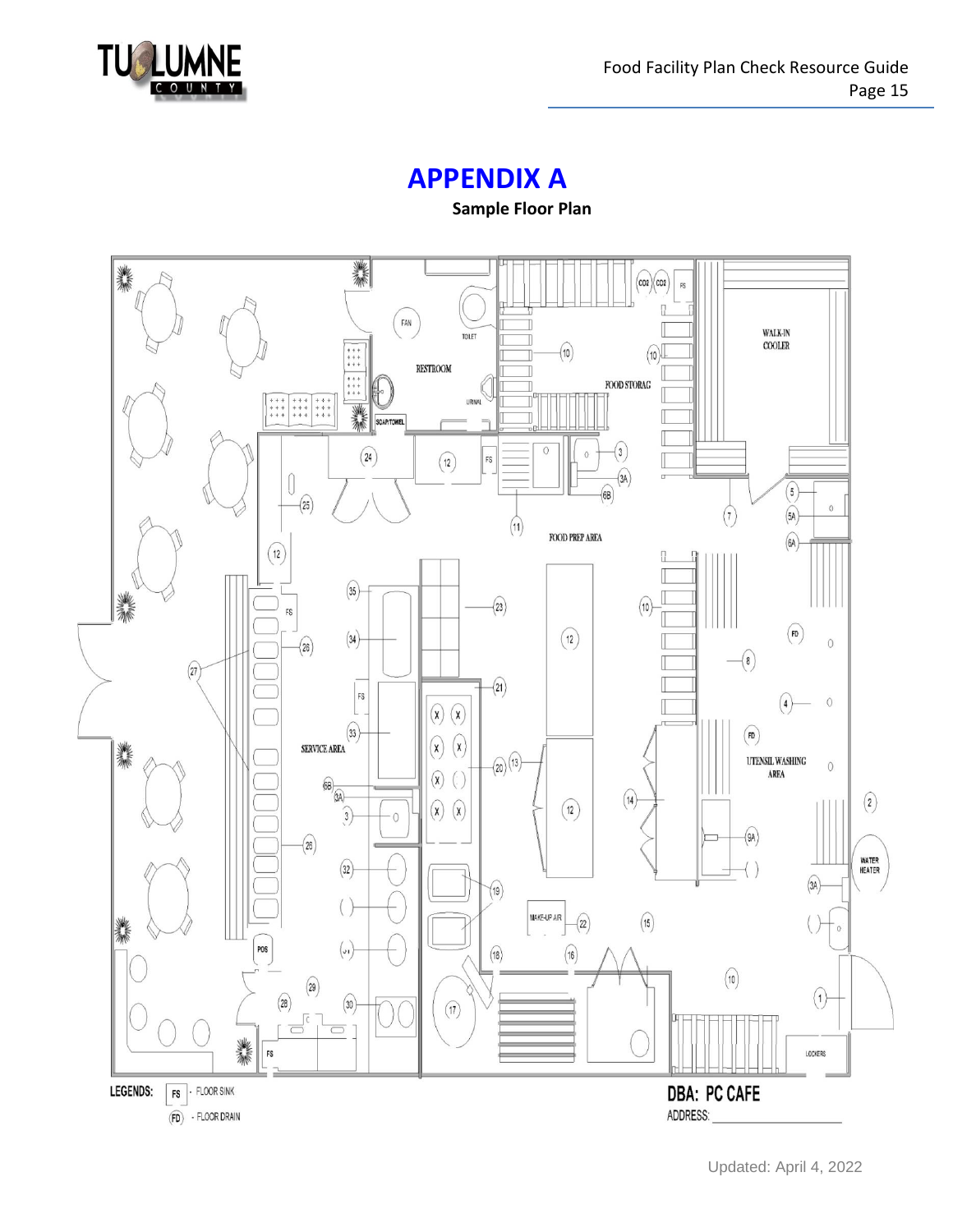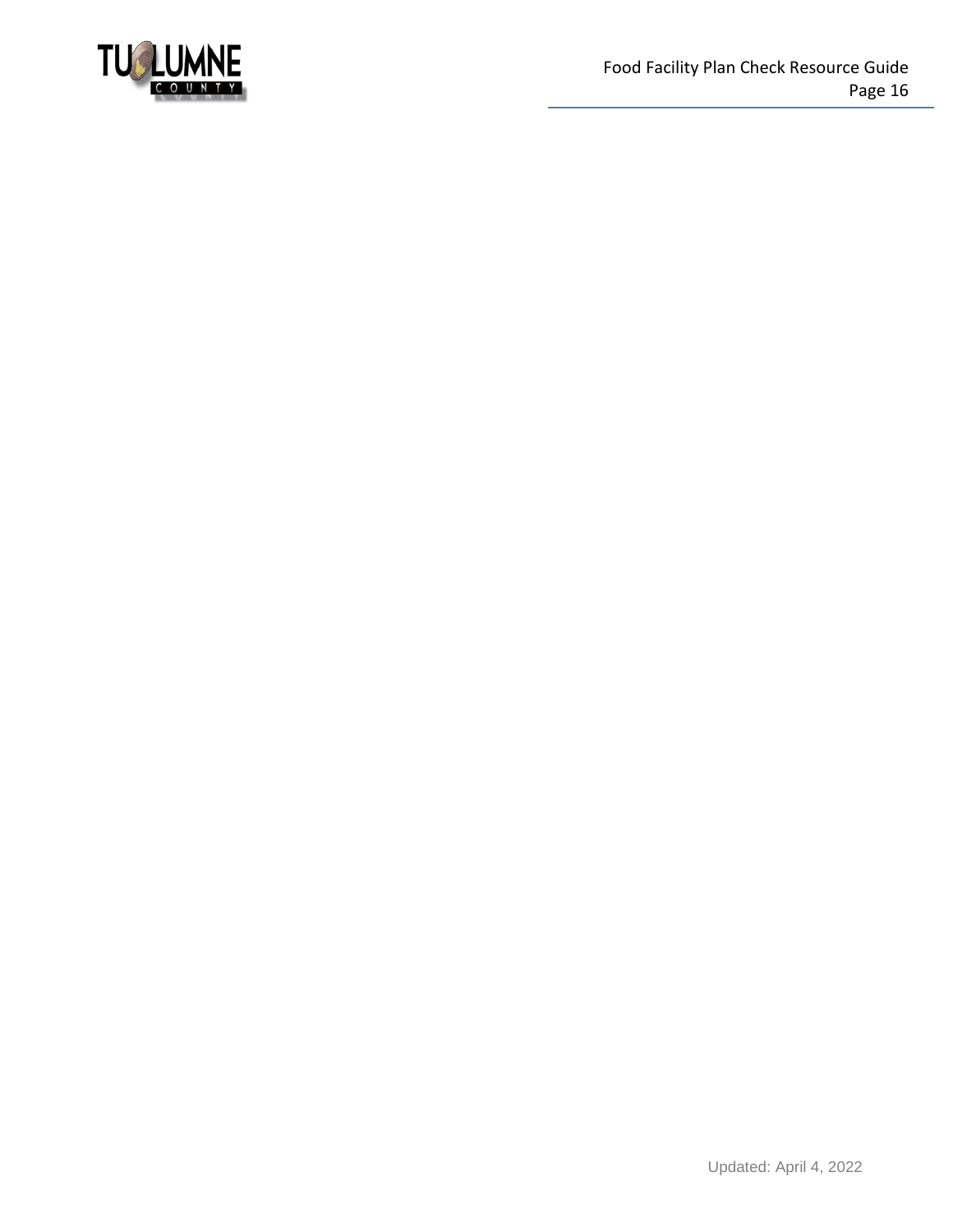

## **APPENDIX B**

## **Sample Equipment Schedule**

| #                       | <b>EQUIPMENT</b>                                         | <b>MANUFACTUR</b><br><b>MODEL NO.</b> | <b>ANSI</b>        | <b>PLUMBING</b> |           |            |                   |                                               |
|-------------------------|----------------------------------------------------------|---------------------------------------|--------------------|-----------------|-----------|------------|-------------------|-----------------------------------------------|
|                         |                                                          |                                       |                    | <b>HW</b>       | <b>CW</b> | <b>DIR</b> | IN-<br><b>DIR</b> | <b>COMMENT</b>                                |
| 1                       | DOOR ACTIVATED AIR CURTAIN                               |                                       |                    |                 |           |            |                   | 1600 fpm                                      |
| $\overline{2}$          | <b>COMMERCIAL GAS WATER HEATER</b>                       |                                       |                    |                 |           |            |                   | 90,000 BTU                                    |
| 3                       | (3) HANDWASHING SINKS                                    |                                       | X                  |                 |           | X          |                   |                                               |
| 3A                      | SOAP & TOWEL DISPENSERS                                  |                                       |                    |                 |           |            |                   |                                               |
| 4                       | MANUAL WAREWASHING<br>3-COMPARTMENT SINK                 |                                       | X                  |                 |           | X          |                   | Comply with UPC 704.3<br>(2) 18" drain boards |
| 5                       | <b>MOP BASIN</b>                                         |                                       |                    |                 |           | X          |                   | Approved backflow prevention<br>device        |
| <b>5A</b>               | MOP & BROOM HANGER                                       |                                       |                    |                 |           |            |                   | Wall-mounted chemical storage<br>shelf        |
| 6A                      | 18" S/S SPLASHGUARD                                      |                                       |                    |                 |           |            |                   |                                               |
| 6B                      | 6" S/S SPLASHGUARD                                       |                                       |                    |                 |           |            |                   |                                               |
| $\overline{\mathbf{z}}$ | <b>WALK-IN COOLER</b>                                    |                                       | X                  |                 |           |            | $\mathbf{x}$      |                                               |
| 8                       | LOW TEMPERATURE MECHANICAL<br><b>WAREWASHING MACHINE</b> |                                       | X                  |                 |           | X          |                   | Comply with UPC 704.3                         |
| 9A                      | <b>PRE-RINSE FAUCET</b>                                  |                                       | X                  |                 |           |            |                   |                                               |
| <b>9B</b>               | PRE-RINSE SINK                                           |                                       | X                  |                 |           | X          |                   | Comply with UPC 704.3                         |
| 10                      | METRO SHELVES<br>(1)-8'; (3)-6'; (1)-5'; (1)-4'          |                                       | X                  |                 |           |            |                   | 5 tiers<br>Dry food storage                   |
| 11                      | FOOD PREP SINK (18" x 18" x 12")                         |                                       | X                  |                 |           |            | $\mathbf{x}$      | 18" drain board                               |
| 12                      | <b>FOOD PREP TABLE</b>                                   |                                       | X                  |                 |           |            |                   |                                               |
| 13                      | 2-DOOR UNDERCOUNTER REFRIGER-<br>ATOR                    |                                       | X                  |                 |           |            |                   | Self-contained                                |
| 14                      | 4-DOOR UPRIGHT FREEZER                                   |                                       | X                  |                 |           |            |                   | Self-contained                                |
| 15                      | DOUBLE CONVECTION OVEN                                   |                                       | $\pmb{\mathsf{X}}$ |                 |           |            |                   |                                               |
| 16                      | RADIANT CHARBROILER                                      |                                       | X                  |                 |           |            |                   |                                               |
| 17                      | TILTING KETTLE                                           |                                       | X                  |                 |           |            |                   | Indirect waste                                |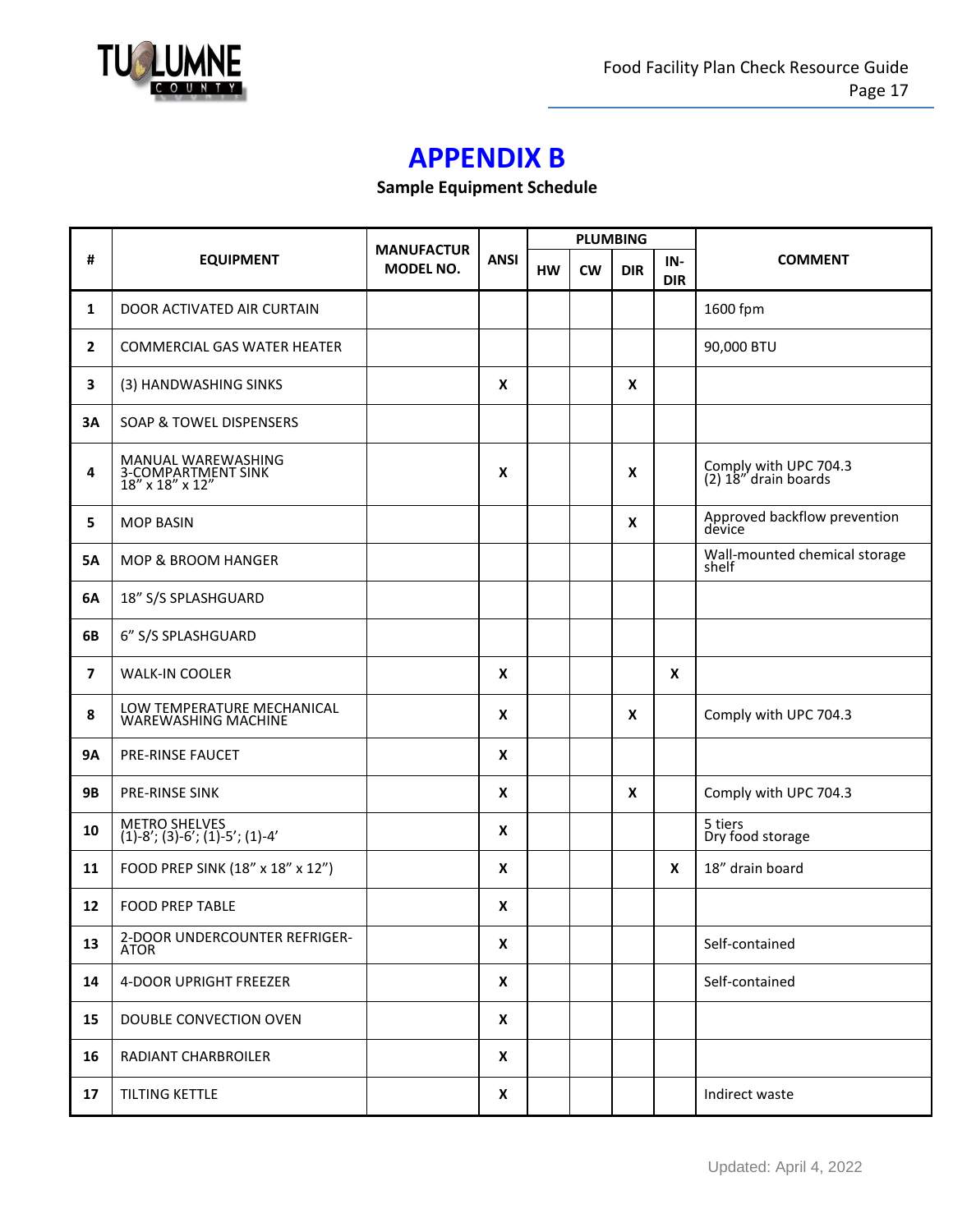

|    | <b>EQUIPMENT</b>        | <b>MANUFACTUR</b><br>MODEL NO. | <b>ANSI</b>        | <b>PLUMBING</b> |           |            |                    |                                         |
|----|-------------------------|--------------------------------|--------------------|-----------------|-----------|------------|--------------------|-----------------------------------------|
| #  |                         |                                |                    | <b>HW</b>       | <b>CW</b> | <b>DIR</b> | IN-<br><b>DIR</b>  | <b>COMMENT</b>                          |
| 18 | TRENCH/TROUGH DRAIN     |                                |                    |                 |           |            |                    |                                         |
| 19 | (2) FRYERS              |                                | $\boldsymbol{x}$   |                 |           |            |                    |                                         |
| 20 | <b>8 BURNER STOVE</b>   |                                | $\pmb{\mathsf{X}}$ |                 |           |            |                    |                                         |
| 21 | TYPE I HOOD             |                                | $\pmb{\mathsf{X}}$ |                 |           |            |                    | UL - LISTED                             |
| 22 | <b>MAKE-UP AIR</b>      |                                |                    |                 |           |            |                    | Electronically interlocked with<br>hood |
| 23 | SANDWICH PREP TABLE     |                                | $\boldsymbol{x}$   |                 |           |            |                    | Self-contained                          |
| 24 | 2 DR UPRIGHT REFRIG.    |                                | X                  |                 |           |            |                    | Self-contained                          |
| 25 | <b>ICE MACHINE</b>      |                                | $\pmb{\mathsf{X}}$ |                 |           |            | $\pmb{\mathsf{X}}$ |                                         |
| 26 | (2) STEAM TABLE         |                                | $\pmb{\mathsf{x}}$ |                 |           |            | X                  |                                         |
| 27 | <b>SNEEZE GUARD</b>     |                                | $\boldsymbol{x}$   |                 |           |            |                    |                                         |
| 28 | <b>DIPPING CABINET</b>  |                                | X                  |                 |           |            | X                  |                                         |
| 29 | <b>DIPPER WELL</b>      |                                | $\boldsymbol{x}$   |                 |           |            | $\boldsymbol{x}$   |                                         |
| 30 | <b>COFFEE BREWER</b>    |                                | $\pmb{\mathsf{x}}$ |                 |           |            |                    |                                         |
| 31 | <b>COFFEE GRINDER</b>   |                                | $\boldsymbol{x}$   |                 |           |            |                    | <b>CSA</b>                              |
| 32 | (2) BLENDERS            |                                | X                  |                 |           |            |                    |                                         |
| 33 | SODA DISPENSER          |                                | X                  |                 |           |            | X                  | ETL                                     |
| 34 | <b>ESPRESSO MACHINE</b> |                                | $\pmb{\mathsf{X}}$ |                 |           |            | $\boldsymbol{x}$   |                                         |
| 35 | <b>S/S COUNTER</b>      |                                | X                  |                 |           |            |                    |                                         |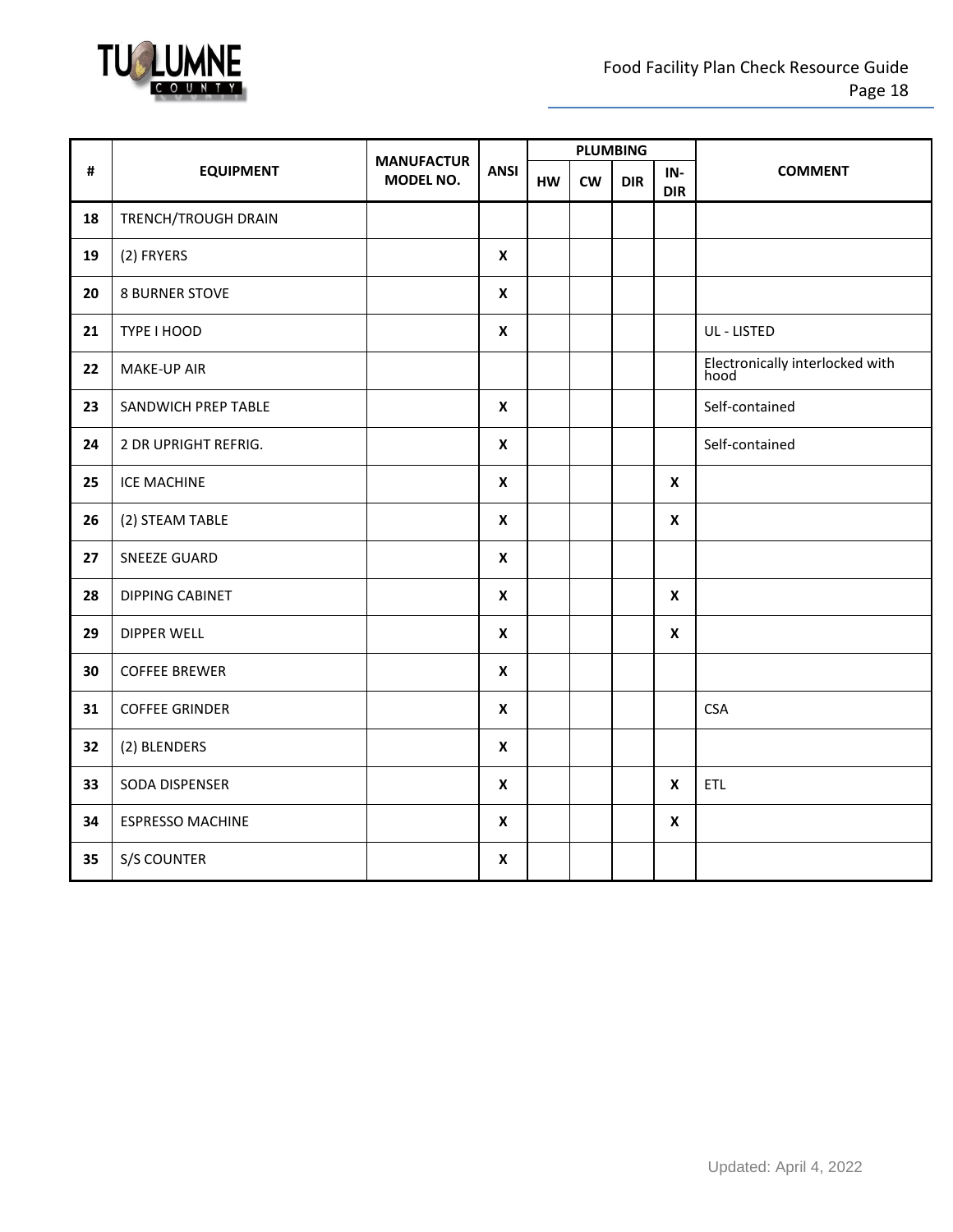

## **APPENDIX C**

#### **Room Finish Schedule**

(Specific brand names and colors for materials should be specified whenever possible to insure acceptability.)

| <b>ROOM OR AREA</b>             |                              | <b>FLOOR</b>       | <b>FLOOR BASE</b><br>OR COVE                  | <b>WALLS</b>                                                 | <b>CEILING</b>                                          | <b>REMARKS</b> |
|---------------------------------|------------------------------|--------------------|-----------------------------------------------|--------------------------------------------------------------|---------------------------------------------------------|----------------|
| Example:<br><b>Wait Station</b> |                              | Smooth quarry tile | 4" quarry coved tile<br>(3/8 " radius coving) | Gypsum board;<br>smooth; semi-gloss<br>paint<br>Swiss coffee | Drop ceiling;<br>vinyl faced<br>panel; smooth;<br>white |                |
|                                 | <b>Dining Area</b>           |                    |                                               |                                                              |                                                         |                |
| $\begin{matrix} \end{matrix}$   | <b>Wait Sta-</b><br>tion     |                    |                                               |                                                              |                                                         |                |
|                                 | Kitchen<br>Area              |                    |                                               |                                                              |                                                         |                |
|                                 | Dishwash-<br>ing Area        |                    |                                               |                                                              |                                                         |                |
|                                 | Janitorial<br><b>Station</b> |                    |                                               |                                                              |                                                         |                |
| f                               | Restroom                     |                    |                                               |                                                              |                                                         |                |
| G                               | Storeroom                    |                    |                                               |                                                              |                                                         |                |
|                                 | <b>Trash Enclo-</b><br>sure  |                    |                                               |                                                              |                                                         |                |

**Notes: This form may be omitted if plans contain a complete finish schedule. Manufacturer specification sheets and project samples may be requested by this office for review of these items.**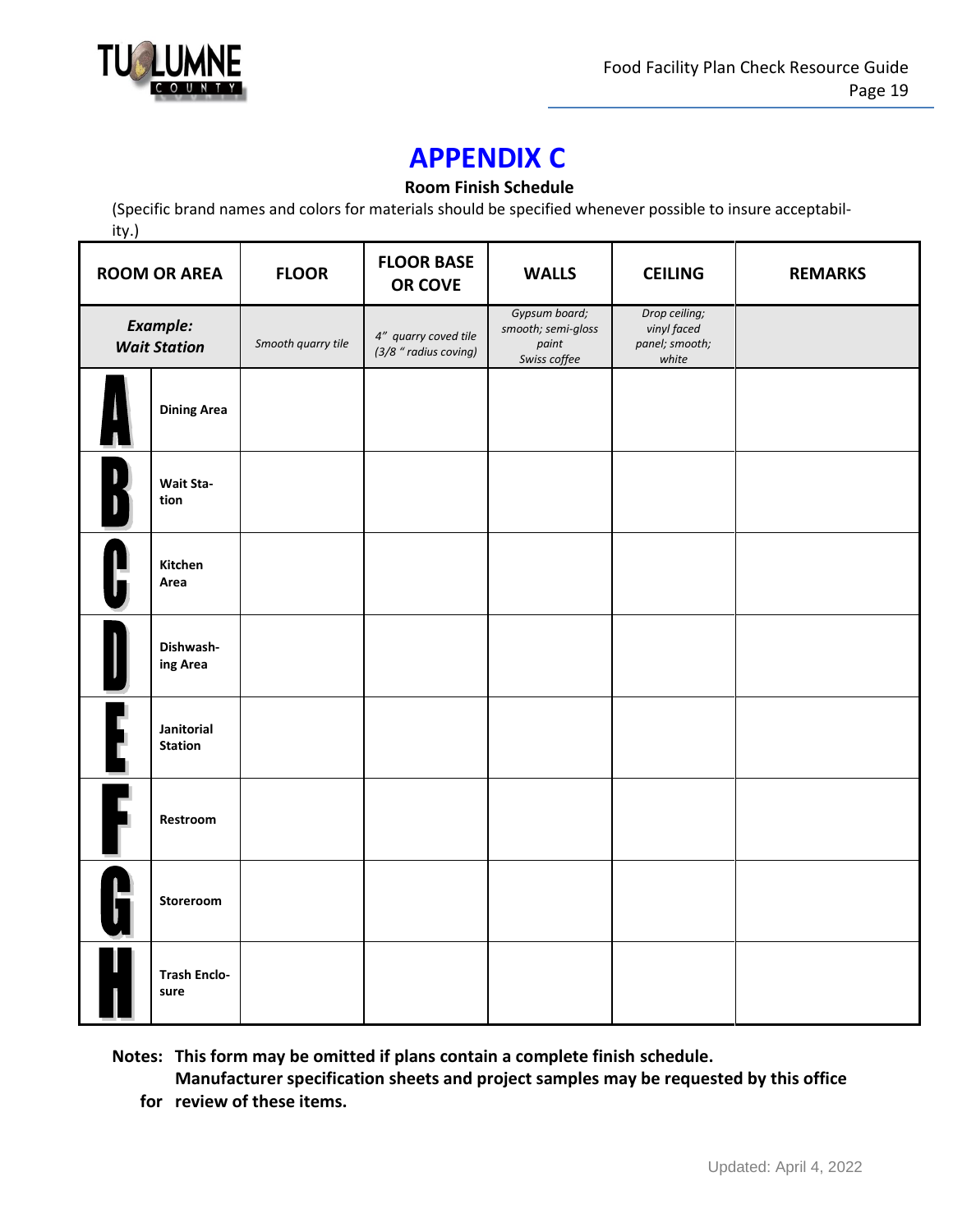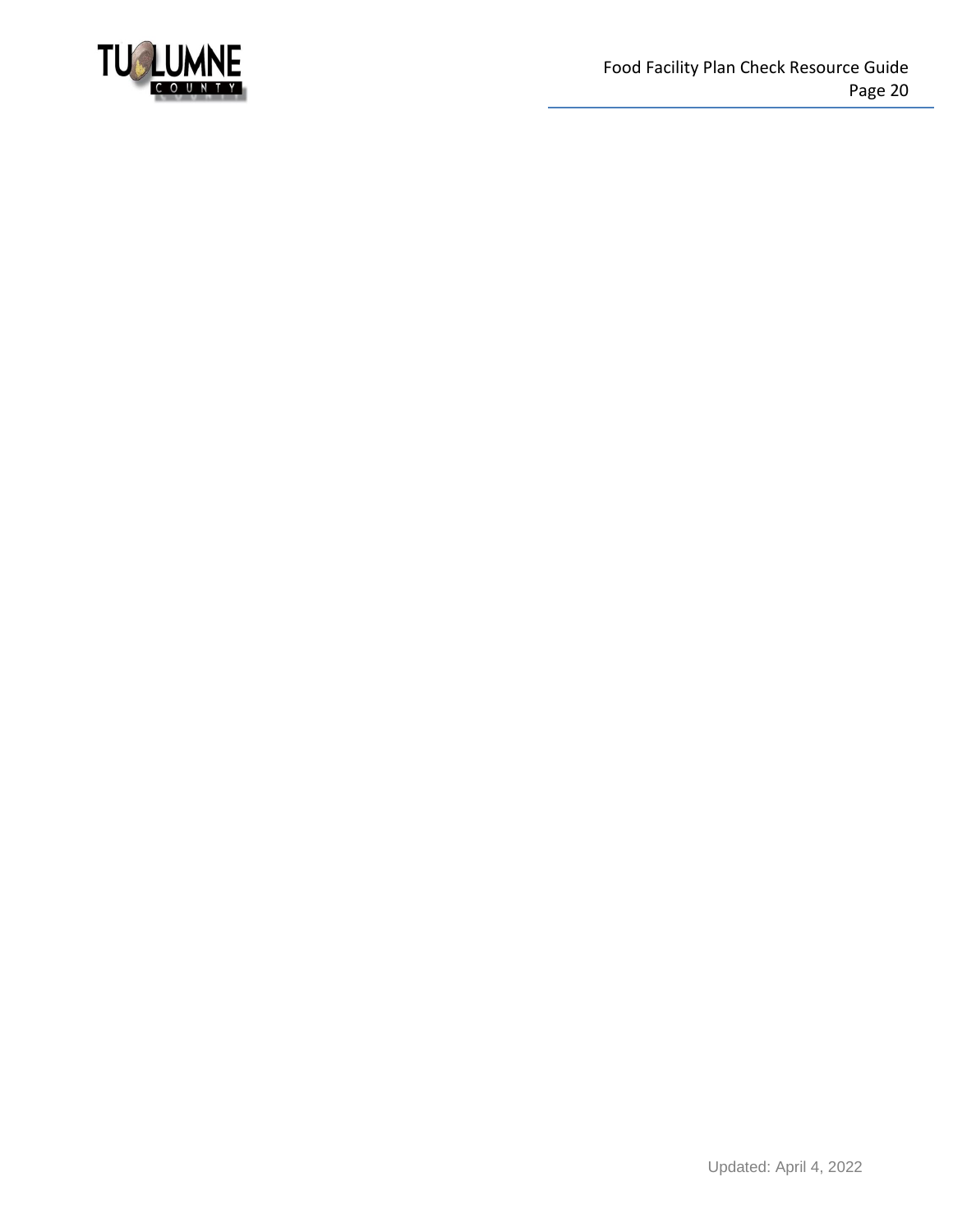## **APPENDIX D**

#### **Floor Material and Base Coving**

### **Where These Requirements Apply**

Floor materials used in retail food facilities must be of smooth, easily cleanable, and durable construction and of nonabsorbent materials, in areas where:

- Food is prepared, packaged or stored
- Utensils are washed
- Refuse or garbage is stored
- Janitorial facilities are located,
- Toilets are located
- Hand washing takes place
- Unpackaged customer self-service food and/or beverage areas are located
- Wait stations are located
- Open or unpackaged food and supplies are stored

Before installing or repairing floors, we request that you contact our office to verify that approved materials and methods of installation will be used. This office may request manufacturer specification sheets and floor samples when reviewing the Room Finish Schedule (Appendix C).

### **Floor Materials Not Acceptable**

The following floor materials that are not accepted except in areas used exclusively for the sale of prepackaged food or in dining areas:

- Carpet
- Vinyl composition tile (VCT)
- Rubber or vinyl topset base

### **Acceptable Floor Materials**

The following are floor materials are the generally accepted as meeting best industry standards in Tuolumne County:

- **Commercial Grade Homogeneous Sheet Vinyl**. This product must have: (1) A minimum 0.08" wear thickness; (2) No felt or fiber backing; (3) Heat welded seams with with Altro Safety Flooring or equivalent; and (4) Cove stick backing.
- **Quarry Tile**. This product must have: (1) A <sup>3</sup>/<sub>8</sub> inch radius cove base tile installed integral (flush) with the floor (topset cove base tile is not permitted) in the kitchen, food preparation area, open food storage area, and restroom facilities by means of cove base tile or Schluter System; and (2) A minimum tile thickness of ¼ inch.
- **Ceramic Tile**. This product has the same requirements as those specified for Quarry Tile.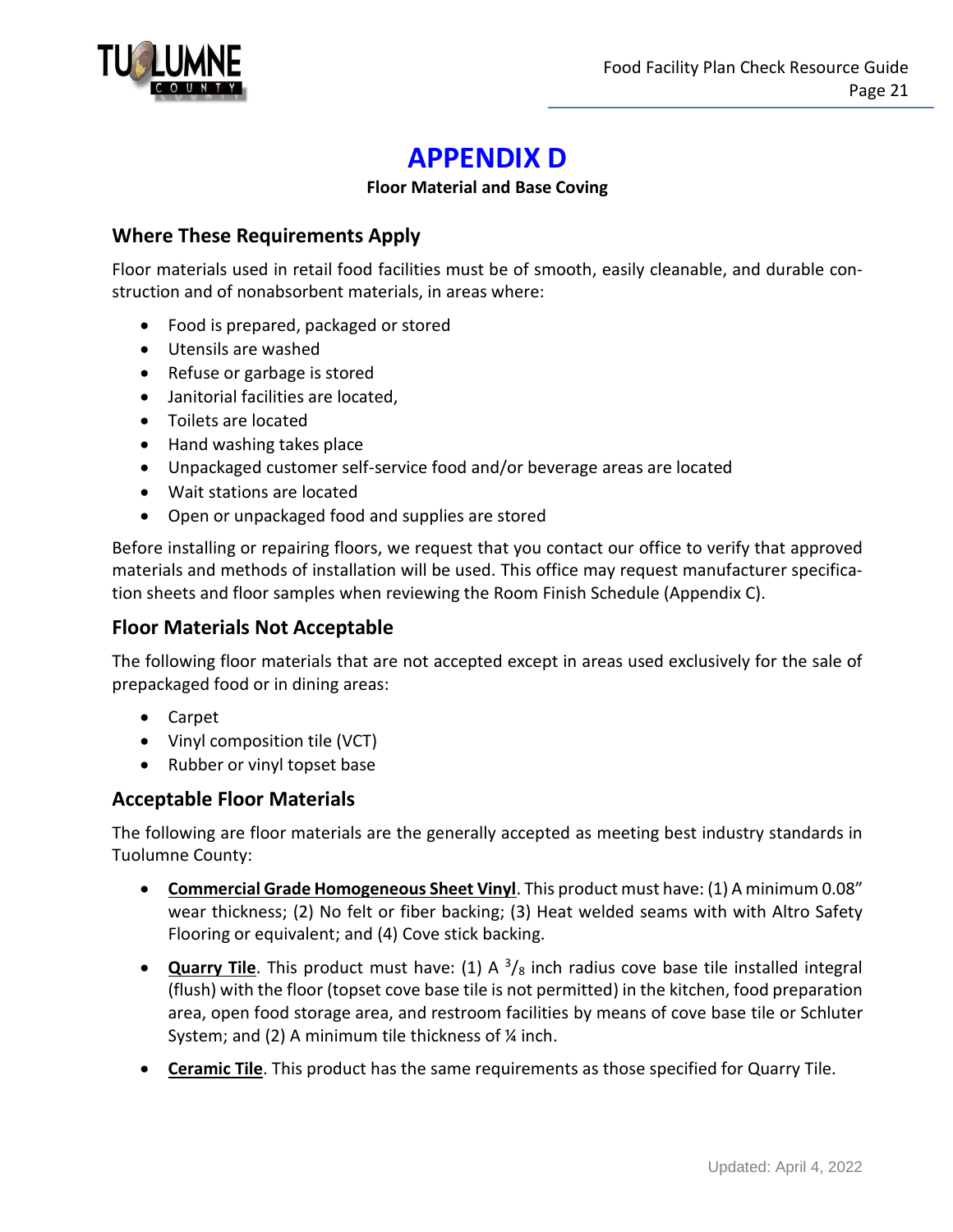

- **Poured or Troweled Epoxy Resin**. This product must have: (1) A minimum finish thickness  $^{3}/_{16}$  inch; (2) Be coved at floor/wall junctures and floor/toe-kick junctures with an integral  $^{3}/_{8}$ inch radius cove (typically Speed Cove); and (3) A smooth finish under equipment and on cove base. This product must not be painted.
- **Concrete**. This product must: (1) Be sealed with an approved, commercial grade, clear, penetrating sealer that is resistant to grease, acid, oil and moisture (paint is not an acceptable sealer); (2). Have a surface that is smooth and free from pits, chips, or exposed aggregate; (3) Have a cove base that is either an integral coved concrete curb, manufacturer's metal coving, or a "keyed-in" tile cove base.

#### Notes:

We recommend against integral coved concrete curb because it is hard to set up and prone to cracking.

In order to "key-in" a tile cove base, the floor must be saw-cut at the wall/floor juncture and an approved coved base inserted and grouted in so as to be flush, integral, and continuous with the floor surface).

### **Cove Base**

Floor surfaces need to continue up walls or toe-kicks (including floor mounted counter and cabinet toe-kick bases) at least 4 inches, in a seamless manner, forming a minimum of  $\frac{3}{8}$  inch radius cove as an integral unit. For tile floors, this means the cove base tile is flush and continuous with the floor. Topset cove base is not permitted, except for limited use in non-food preparation areas. Sanitary cove base approved only with vinyl composition tile (VCT). Most "Slimfoot" tile is an approved cove base for wait stations, self-serve areas and other light use areas. Samples should be submitted to this office prior to installation due to product variations. The following are examples of proper and improper installation of floor coving:

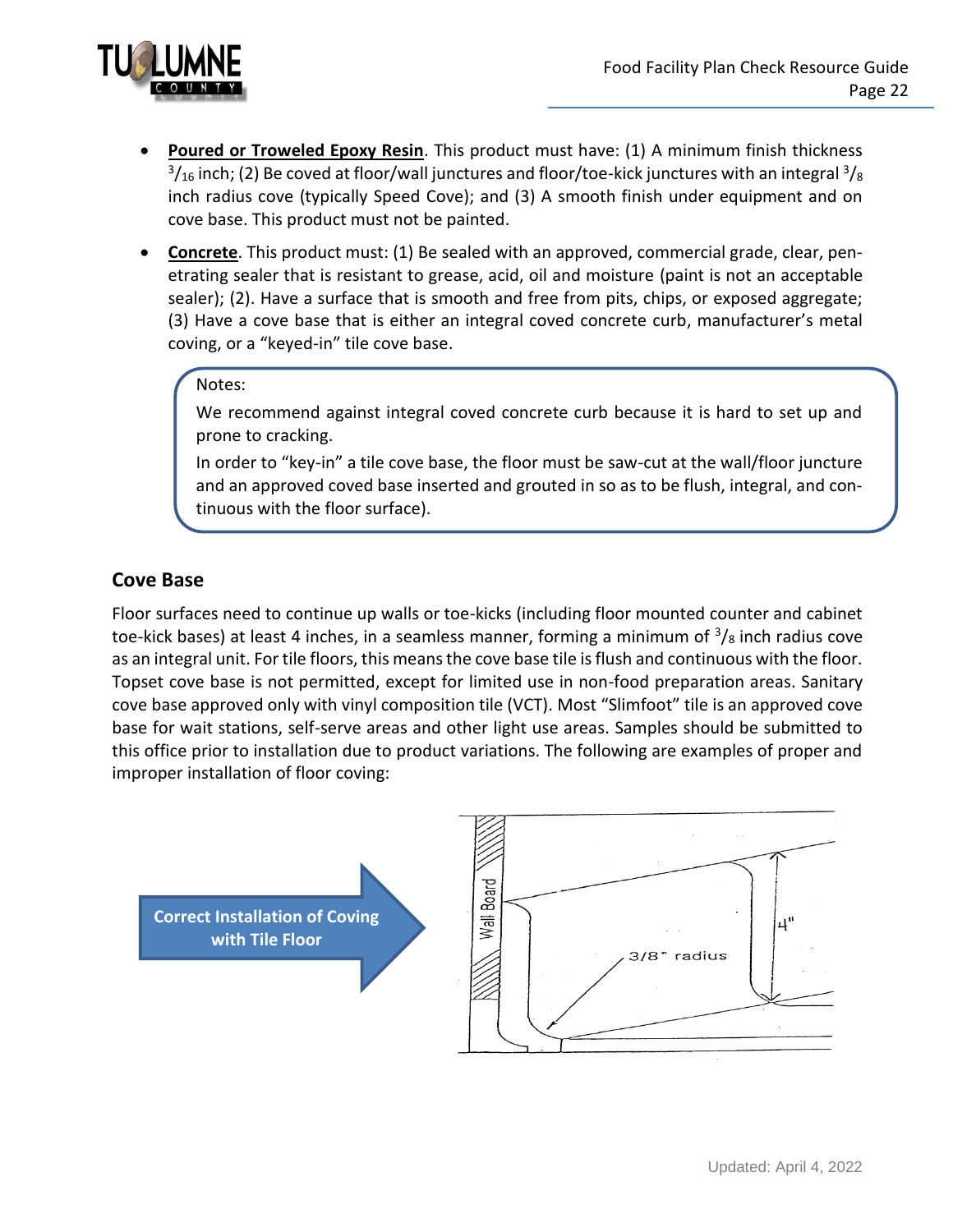

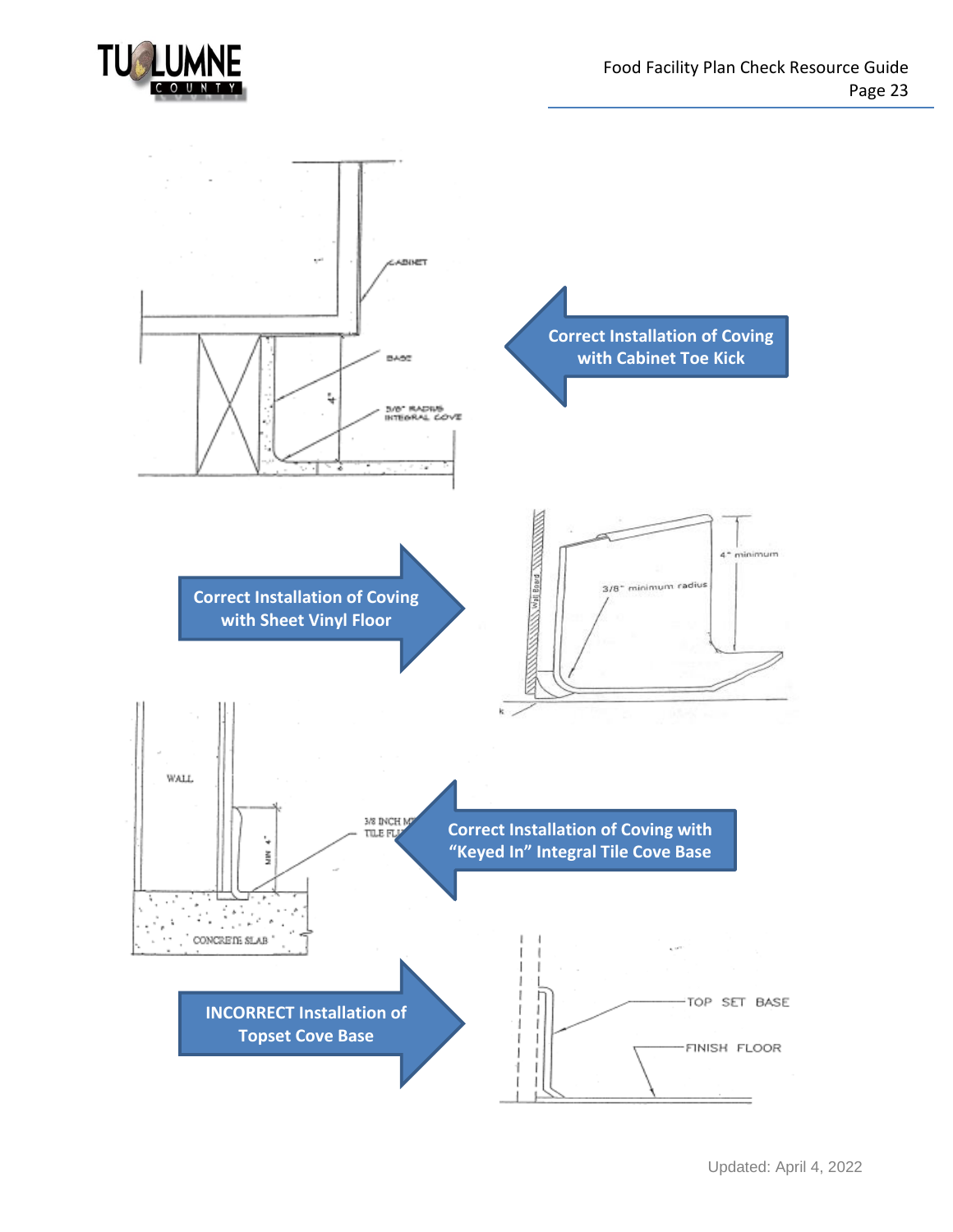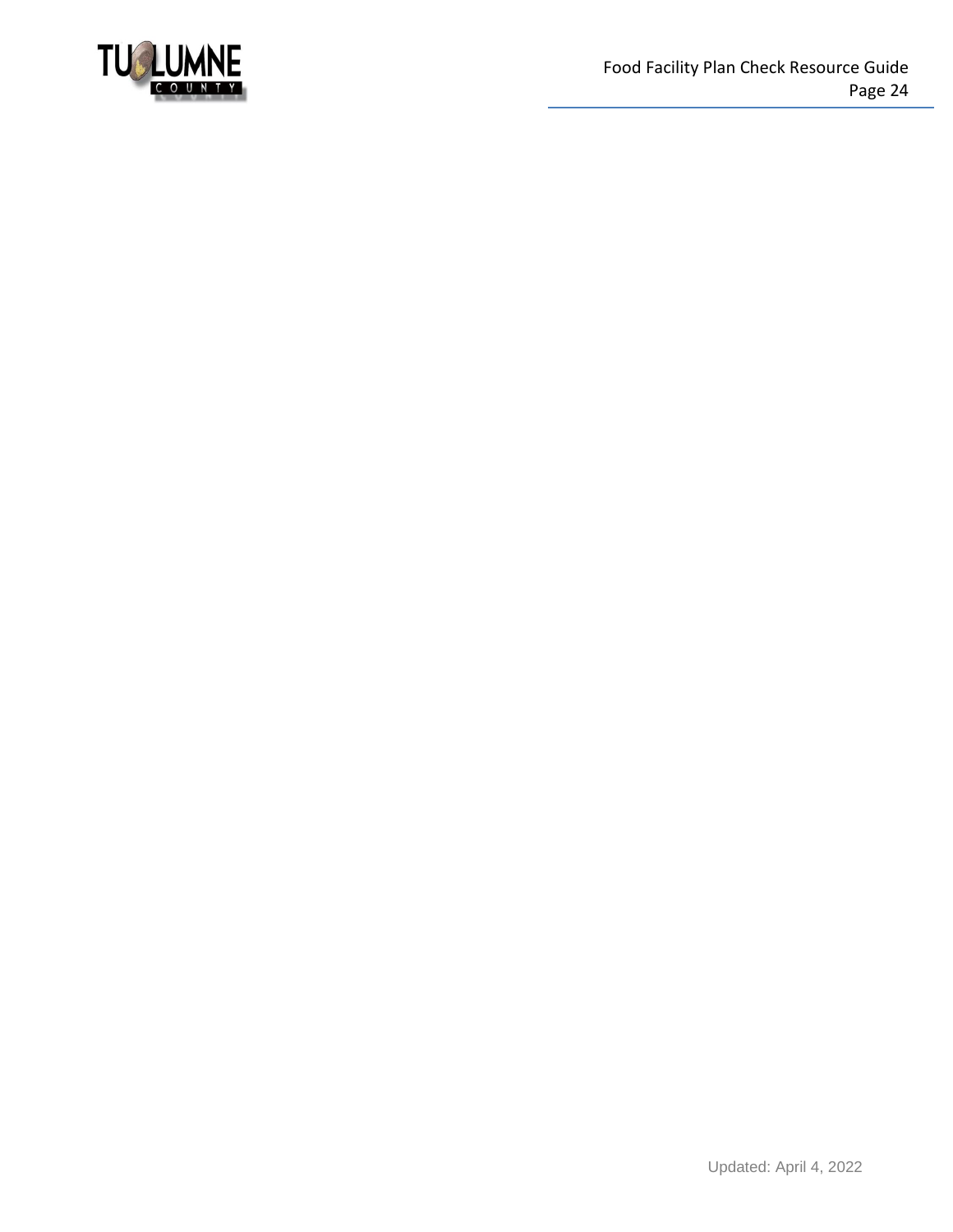

## **APPENDIX E - 1**

#### **Calculating Hot Water Demand**

#### *A.* **Storage Water Heaters**

a. **Step One**: Calculate total required Gallons per Hour (GPH) demand based on the type and number of equipment in the facility based on the table below.

| <b>Equipment Type</b><br><b>GPH</b>                     | <b>Equipment Type</b>                                     | GPH |
|---------------------------------------------------------|-----------------------------------------------------------|-----|
|                                                         |                                                           |     |
|                                                         |                                                           |     |
|                                                         | Pre-Rinse for Dishes---------------------------------- 45 |     |
|                                                         | Bar Sink - Three Compartments------------------- 20       |     |
| Hot Water Filling Faucet---------------------------- 15 | Bar Sink - Four Compartments--------------------- 25      |     |
|                                                         | Chemical Sanitizing Dishwasher------------------- 60      |     |
|                                                         |                                                           |     |
| 9 and 12 Pound Clothes Washer---------------- 45        |                                                           |     |
| 16 Pound Clothes Washer------------------------- 45     |                                                           |     |

b. **Step Two**: Multiply the total calculated GPH by the appropriate adjustment factor for the type of utensils based on the table below.

| <b>Food Facility's Utensil Use</b>                                                                      | <b>Sizing Adjustment</b> |
|---------------------------------------------------------------------------------------------------------|--------------------------|
|                                                                                                         | 100% GPH                 |
| Multi-Service Eating Utensils, Moderate Use-                                                            | 90% GPH                  |
|                                                                                                         | 80% GPH                  |
|                                                                                                         |                          |
| Facilities serving only pre-packaged food are only required to have a water heater with a minimum stor- |                          |
| age capacity of 10 gallons.                                                                             |                          |

#### **B. Instantaneous Water Heaters**

Calculate total required Gallons per Minute (GPM) demand required to achieve a 60° F temperature rise in water temperature while maintaining adequate water flow from all fixtures based calculated from below. Submit the manufacturer's water heater specifications and flow chart for review.

| Fixture Type                                                                                               | GPH | <b>Fixture Type</b><br>GPH                                                                                                               |
|------------------------------------------------------------------------------------------------------------|-----|------------------------------------------------------------------------------------------------------------------------------------------|
| Utensil Sink with Integral Pre-Rinse------------- 20<br>Utensil Sink with Separate Pre-Rinse----------- 40 |     | Single Rack Dishwasher <sup>4,5</sup> ---------------------------- 20<br>Double Rack Dishwasher <sup>4,5</sup> ------------------------- |

 $\frac{4}{5}$  Check manufacturer's water use per rack

<sup>5</sup> For conveyor, check manufacturer's specifications as they are generally unsuitable for use with instantaneous (tankless) water heaters.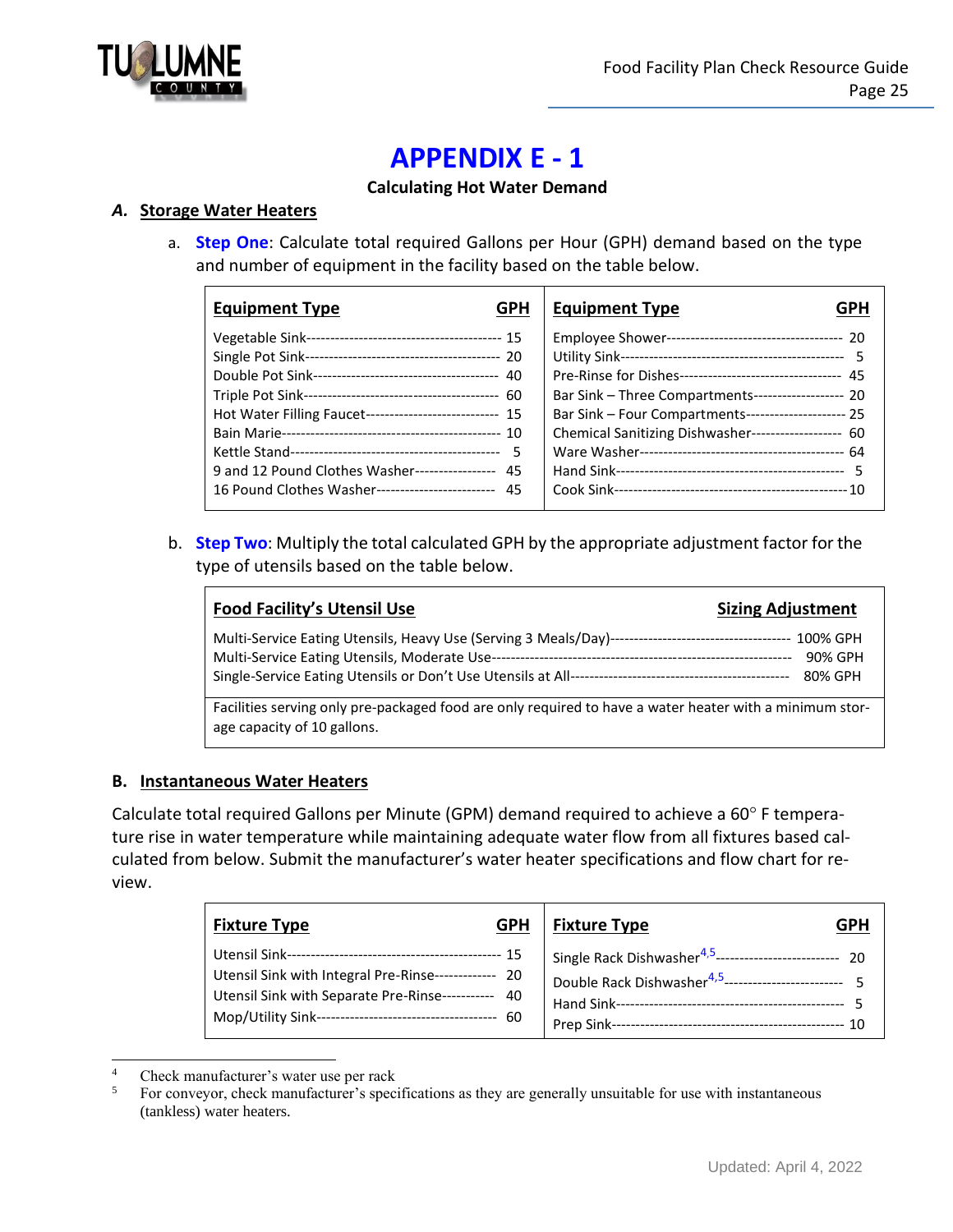